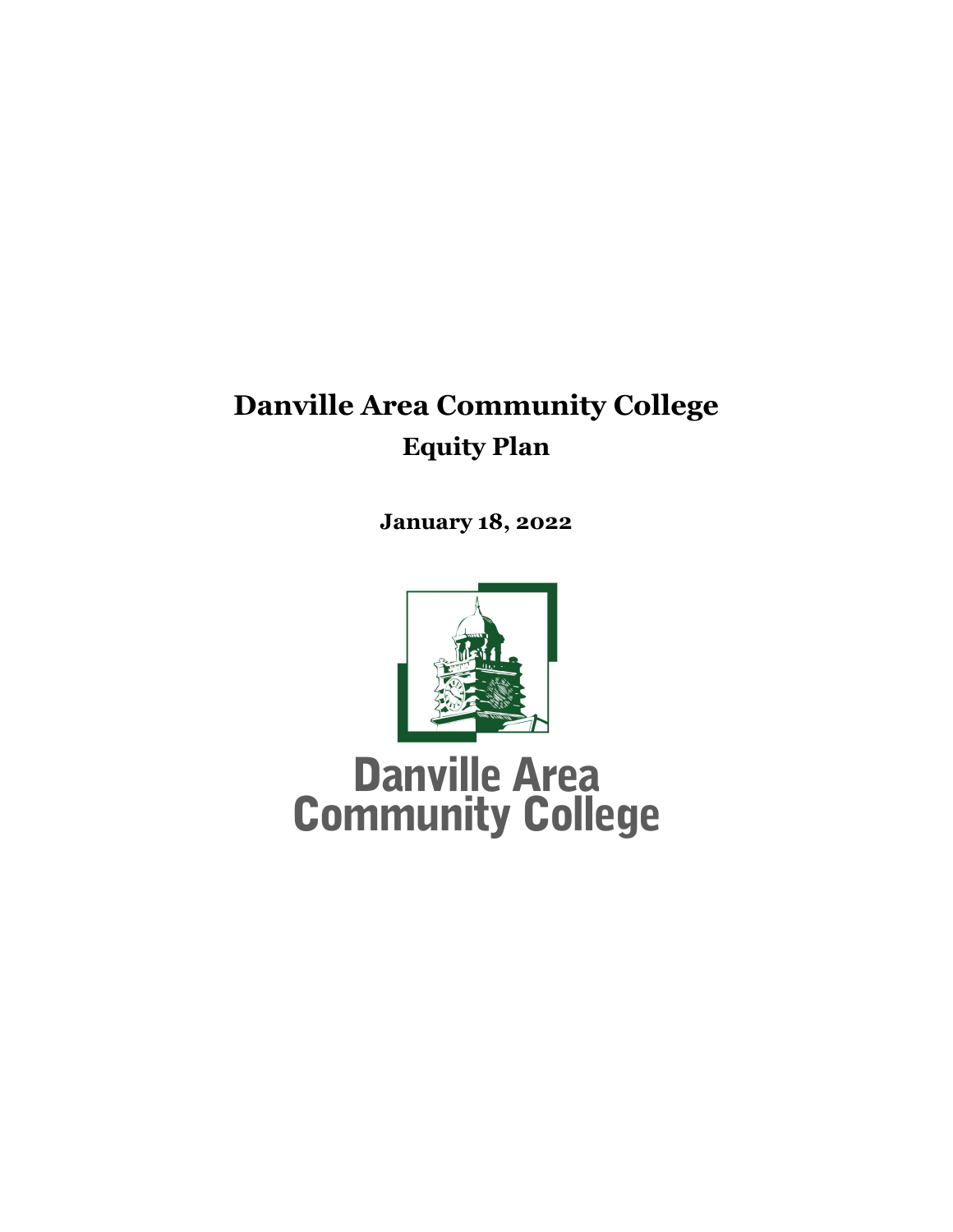# **TABLE OF CONTENTS**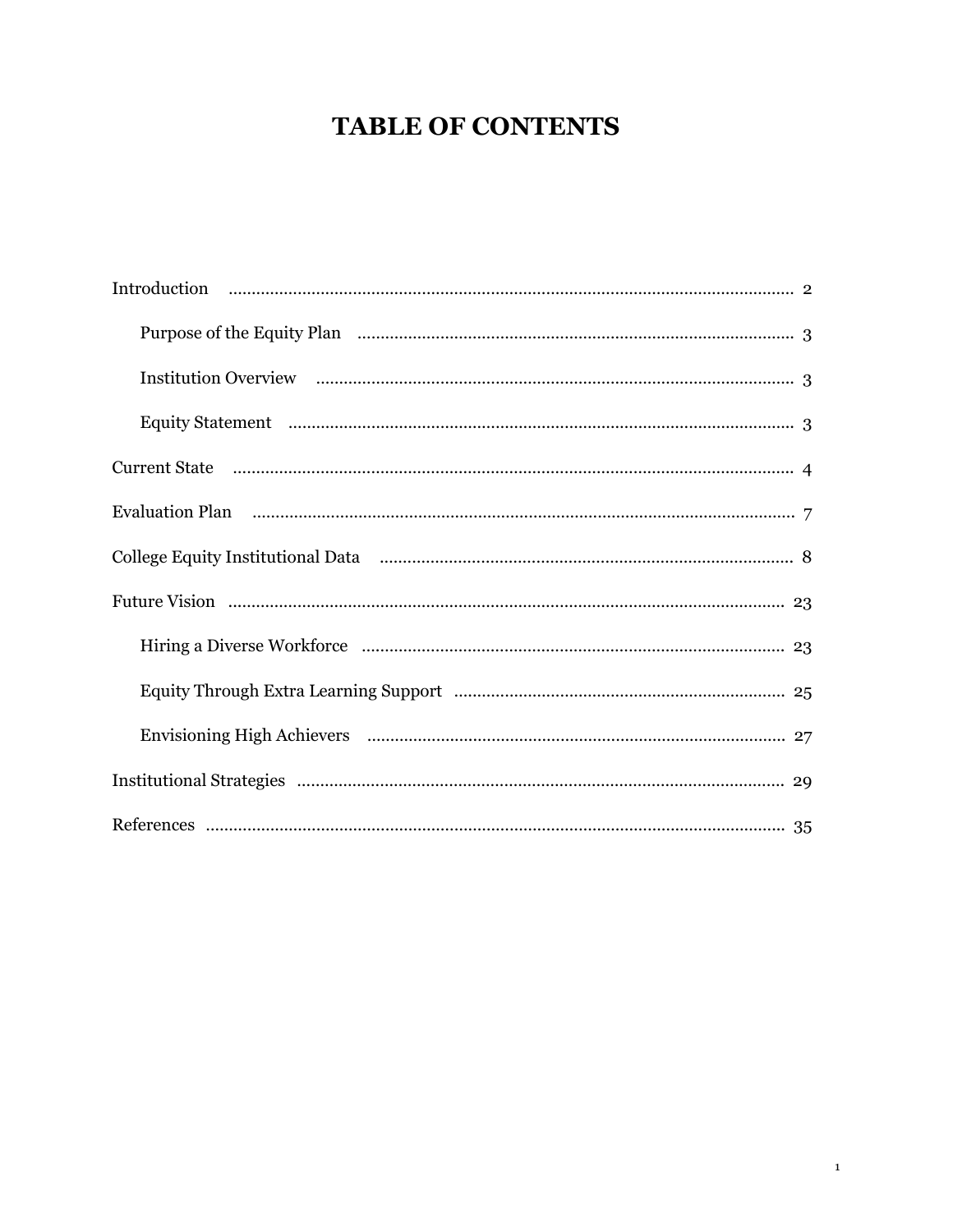# **INTRODUCTION**

We must look at data in a way that will help eliminate inequity. Releasing data about minorities is key and can compel change. But we need to ask deeper questions about data to know the source of inequity. Scholars say it helps to ask how data reveals "where and when inequities occur" (Bensimon and Hanson 2012, p. 70-71). When colleges ask about inequity in this way, they take ownership of inequity. When they do this, they no longer blame students for inequity, which is the "traditional" way to approach inequity (Bensimon and Hanson 2012, 72; Bauman, et al. 2005, p. 11). Instead, they take responsibility for creating equitable outcomes for underrepresented and underserved minority students. The excuse, then, is no longer the dysfunction or deficiency of students but our inaction.

A crucial element of collecting longitudinal data is making sure we have disaggregated data. For example, data on disaggregated success rates pinpoint more precisely where inequities in achievement occur. Smith (2020) states such data is vital because it shows us that "students from different groups may encounter challenges at different points." This statement is true for employees of the institution as well. And it stresses that data-informed decision-making must come from data that is broken apart enough to view inequity from multiple perspectives. In doing so, it is possible to know the exact field of studies, majors, courses, and job positions that have had the most inequity.

The mission of this equity plan is to pinpoint actions necessary to close equity gaps to allow underrepresented and minority students, faculty, and staff to succeed at the College. Three crucial questions guide this equity plan: How can we focus on systemic racism that is a part of our everyday practices and policies and transform them to be equitable? How can we cooperate with each other to eliminate barriers that have hindered us from helping students, faculty, and staff equitably? How can we prepare for a diverse and globally connected world?

This plan emerges from a serious consideration of these questions. First, the College must seriously and objectively consider the presence of systemic racism and its impact. Acknowledging that systemic racism exists at the College does not mean the people of the institution are bad. As Robin DiAngelo states, the "good/bad binary" frame of racism "obscures the structural nature of racism" (DiAngelo 2018, p. 71-73). Identifying structural racism primarily pinpoints areas in which we have the opportunity to fix inequities. Indeed, systemic racism is more difficult to see today. But we can see it in who creates practices and policies for institutions. For example, many of the people at DACC with the power to shape policies and make final decisions are not people of color. We see this fact in our College Equity Institutional Data. So our "low number" of representation of people of color in our workforce is not arbitrary as some scholars claim (Mac Donald 2018, p. 79), but based on "academic [and] demographic data." Second, diversity, equity, and inclusion must become a part of our everyday actions and interactions. No longer should diversity, equity, and inclusion be siloed or delegated to a few people concerned about such issues. Third, diversity-related programs are not enough. Efforts and investments should be made to ensure total access and success for underrepresented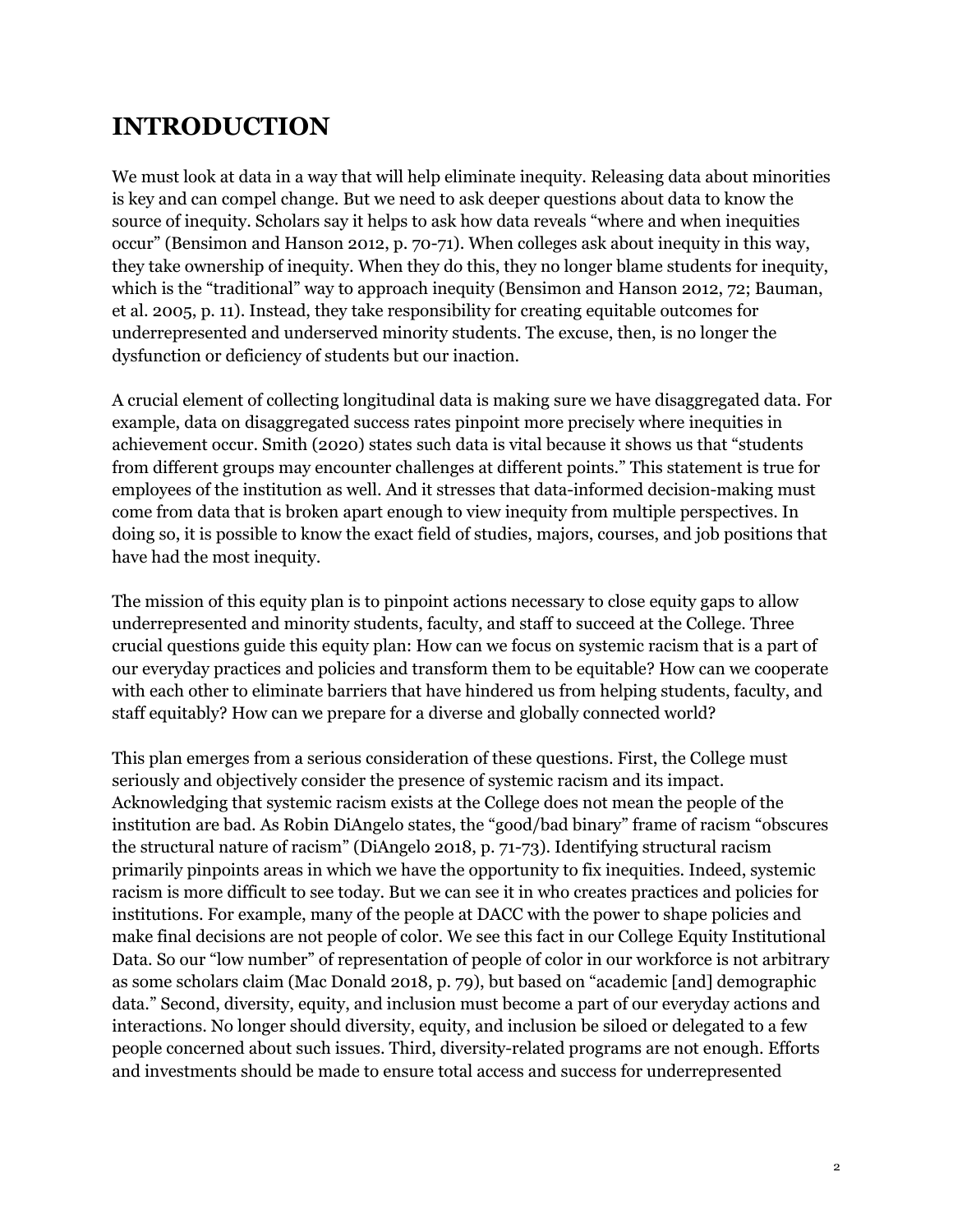students, faculty, and staff. Finally, disaggregated data must be collected, seriously analyzed, and shared over a long period of time to measure and safeguard that equity goals are being met.

One of the most fundamental steps to addressing inequity is to recognize historic and current injustices embedded in the practices and policies of higher education. For example, standardized tests began as a tool for eugenics and justifying the "inhumane treatment" of slaves who were perceived as cognitively deficient (ASHE 2015, p. 53). So at DACC, for instance, we should look at our placement tests—Accuplacer and ALEKS—as not objective or colorblind measures of students' ability to succeed in college but tests that do not fully consider precollege experiences with racism in education or the disturbing nature of such tests. If such analysis is not done, working toward equity becomes impossible. But when we recognize the presence of injustice, wherever it is, we must invest the necessary energy to eliminate it. As Dr. Martin Luther King Jr. states, "Injustice anywhere is a threat to justice everywhere. We are caught in an inescapable network of mutuality, tied in a single garment of destiny. Whatever affects one directly affects all indirectly" (King 1986, 290). This interconnectivity exists in the College. And by addressing inequity wherever it is, we express a commitment to equity for not only the college community but the world.

# **PURPOSE OF THE EQUITY PLAN**

DACC expects the results of increasing and encouraging workplace diversity, providing extra learning support to underrepresented students, seeing underrepresented students as high achievers, and work done to remove financial barriers as culminating in equitable outcomes and representation. Of course, students have their part in their success. But we see ourselves as taking a more proactive role in the success of students. The goal of this equity plan is to eliminate inequities and disparities in access, enrollment, and completions regarding students. Another goal of this equity plan is to eliminate racist practices and policies embedded in the institution that are barriers to equitable employment and opportunities.

# **INSTITUTION OVERVIEW**

Founded in 1946, DACC is a public, two-year community college that provides higher education for students of diverse communities and educational needs. DACC is a nationally accredited community college offering numerous degree programs and certificates that reflect innovation and prepare students to succeed in the world. DACC is a Predominantly White Institution (PWI) but focuses on addressing disparities in equity between underrepresented minorities and White students, faculty, and staff. DACC is a wonderful resource for higher education and embraces a culture that celebrates, affirms, and supports the diversity of students, faculty, and staff.

# **EQUITY STATEMENT**

DACC acknowledges the barriers, disparities, and disadvantages students face as they embark on their higher education journey. And we also recognize similar barriers to underrepresented employees in their careers. Thus, we take an asset-based or equity-minded approach to teaching,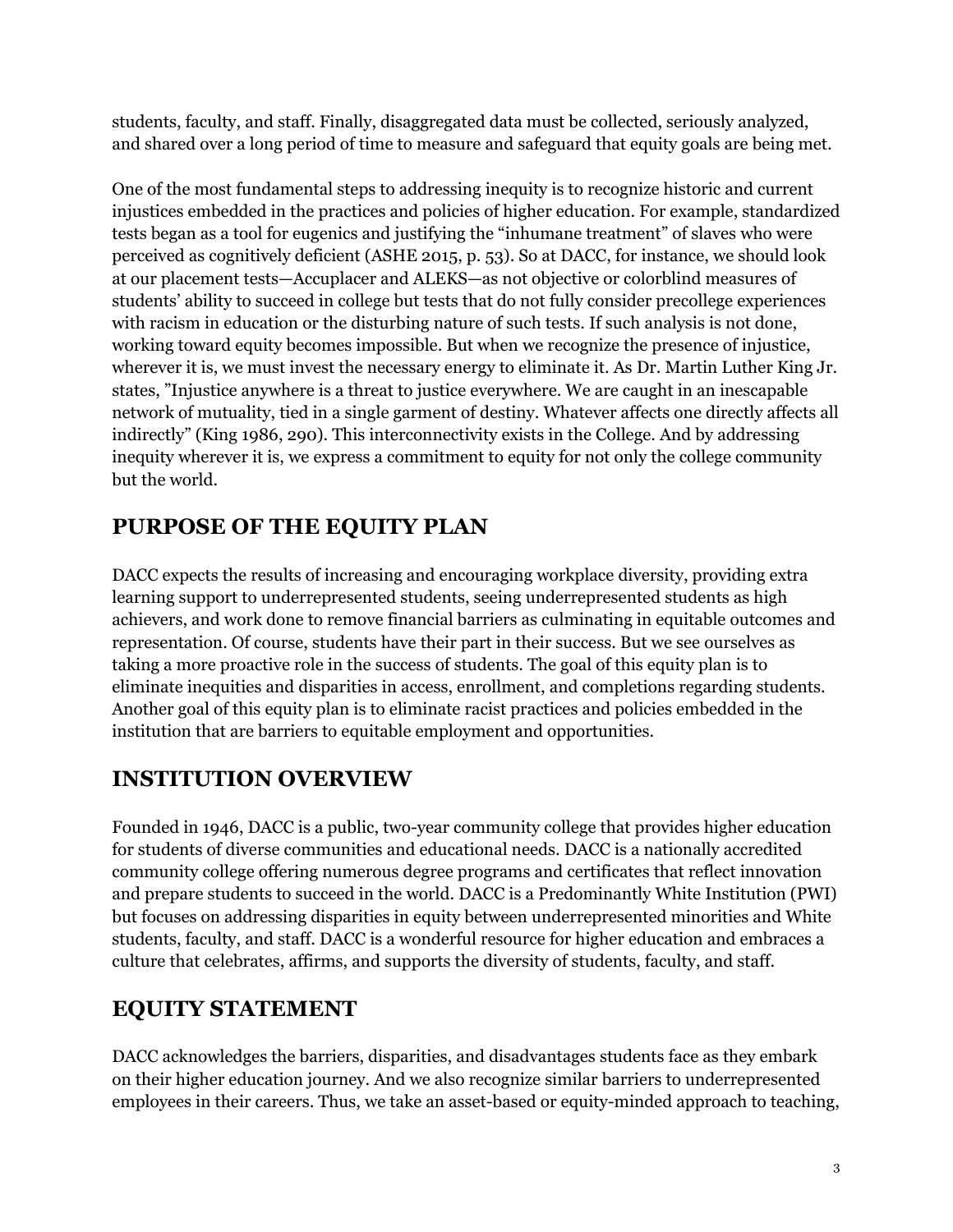learning, and support instead of a deficit-minded approach. We seek to address issues related to diversity, equity, and inclusion, knowing that any well-suited definition of such terms must be broad and inclusive enough to address issues related to access, opportunity, and growth for students and employees regardless of race, ethnicity, culture, gender identity, ability, sexual orientation, socioeconomic status, and other differences.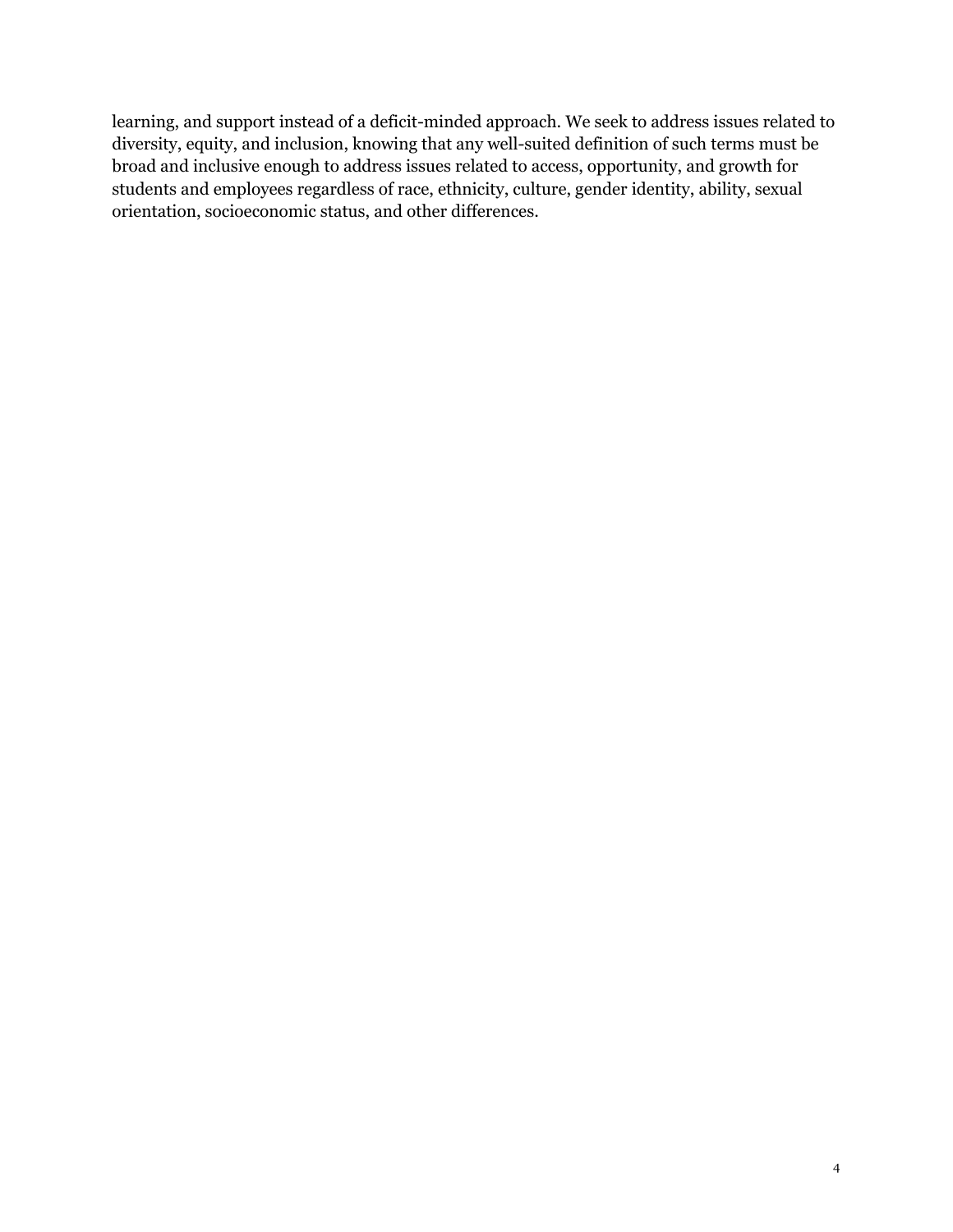# **CURRENT STATE**

# **Snapshot**

Examining the data over the past years, and especially in the past two years regarding graduation and completion by gender, race, and Pell Grant recipient status, it is clear that at Danville Area Community College, the most significant equity gaps persist by race. As the College Equity Institutional Data show, enrollment into academic programs is consistent amongst races and ethnicities. But there are significant inequities by race regarding students enrolled in developmental education and the success and completion rates of students in various programs such as transfer and vocational programs. Furthermore, great inequity exists in the representation in the workplace at Danville Area Community College.

Black or African American students experienced the most inequity in educational outcomes. Gatekeeper success rates, retention, and next-level coursework success rates all were inequitable for Black or African American students. There was significant inequity regarding Black or African American full-time students completing 24 credits in their first academic year (0.61). Similar inequity existed for Black or African American part-time students completing 12 credits in their first academic year (Table 7 & 8). Black or African American part-time students completing at least 12 credits in their first academic year experienced significant inequity (0.50) (Table 8).

Enrollment for groups was consistent or close to equitable except for career technical education (Table 11b) and vocational programs (Table 12a and Table 12b). Namely, Hispanic or Latinx and Multiracial students experienced inequitable enrollment (0.73 and 0.62) in career technical education programs for FY 2020 (Table 11b). Similar inequitable outcomes for enrollment persisted with Black or African American vocational program students in FY 2019 (0.57) and FY 2020 (0.50) (Table 12a & Table 12b), in which the Group Equity Index (GEI) of Black or African American students enrolled in vocational programs were less than 0.58. Hispanic or Latinx students also experienced significant inequity regarding enrollment in vocational programs for FY 2020 (0.84) (Table 12b). Significant disparities existed between Black or African American, Hispanic or Latinx, and White students enrolled in Adult Basic Education and Adult Secondary Education (Table 13a, Table 13b, Table 14a, and Table 14b). While Black or African American and Hispanic or Latinx students had significant overrepresentation for FY 2019 and FY 2020 regarding enrollment in adult basic education and adult secondary education, White students were significantly less and underrepresented in the same category.

Hispanic or Latinx students experienced significant disparity in completions in general associate programs for FY 2020 (0.67) (Table 15b). Black or African American, Hispanic or Latinx, and Multiracial students experienced significant inequity in transfer programs (Table 16b).

Dual Credit Enrollment had significantly higher inequitable outcomes for Black or African American (0.69), Hispanic or Latinx (0.68), and Multiracial students (0.20) compared to White students (1.05) (Table 18).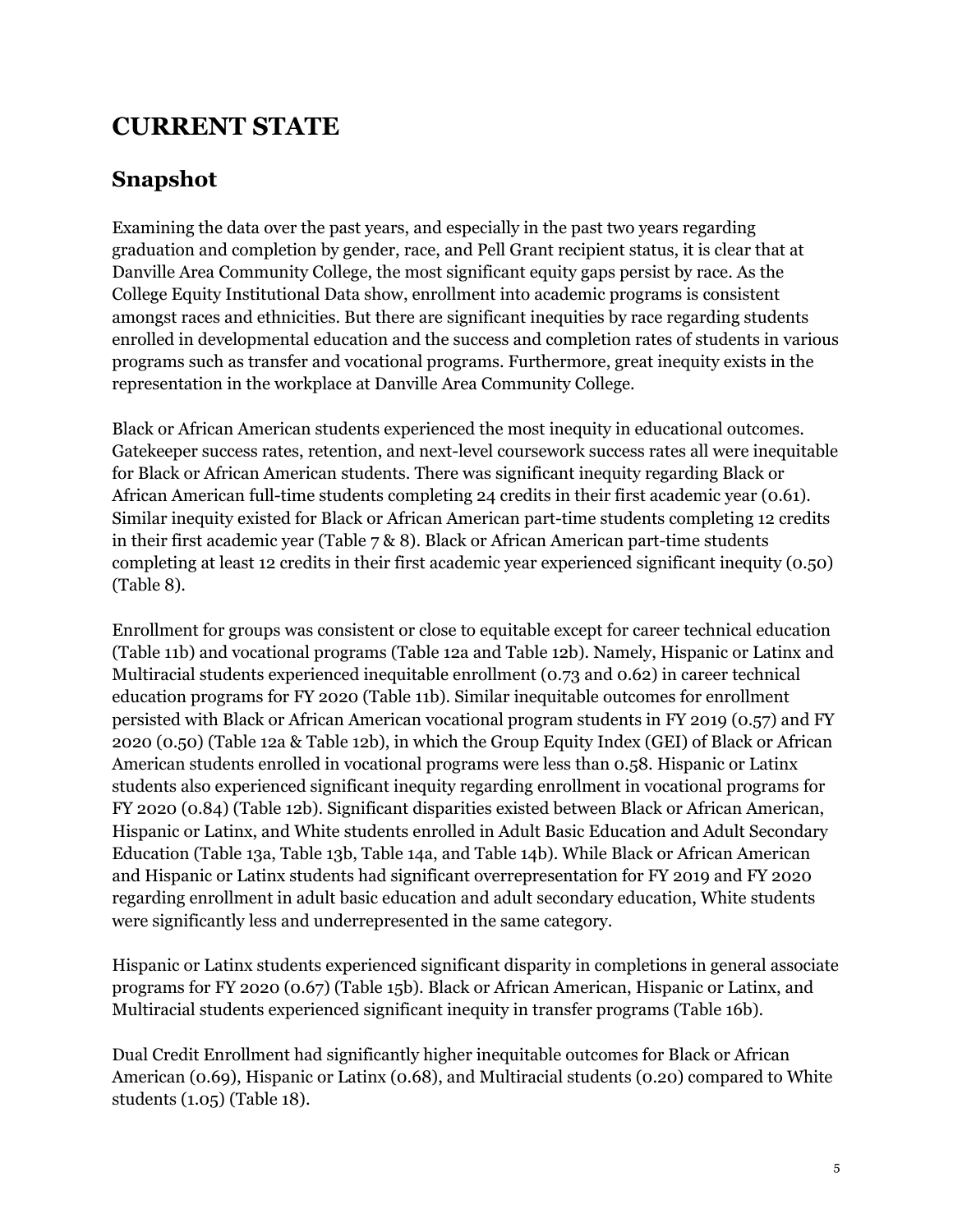Representation of the staff and faculty had widespread inequitable representation. Black or African American, Hispanic or Latinx, Asian American, Native American, and Multiracial employees all had significant underrepresentation and GEIs of 0.65 or lower, while White employees experienced consistent overrepresentation. Women had significant overrepresentation. And men experienced the greatest inequity in representation in classified staff and part-time faculty.

The College Equity Institutional Data for 2021 will serve as a baseline for the future data collection on equitable outcomes and representation. The limit of these data is they do not reflect all groups such as differently-abled, veterans, LGBTQ+, and other groups (see Table 1a - Table 1c). It is our goal to collect more disaggregated and broad data, outcomes, and representation. Still, the GEI is a proper quantitative tool that we will use as a benchmark for all outcomes and reflective representation.

| Race or Ethnicity                      | <b>Fall 2021</b> | <b>Fall 2020</b> | <b>Fall 2019</b> | <b>Fall 2018</b> | Fall 2017 |
|----------------------------------------|------------------|------------------|------------------|------------------|-----------|
| Asian American                         | 17(1%)           | 24               | 25               | 22               | 43        |
| Native American                        | 4(1%)            | 6                | 6                | 16               | 11        |
| <b>Black or African American</b>       | 301<br>(16%)     | 259              | 302              | 414              | 418       |
| <b>Hispanic or Latinx</b>              | 117(6%)          | 106              | 97               | 148              | 104       |
| White                                  | 1320<br>(69%)    | 1660             | 1750             | 1812             | 1894      |
| Multiracial                            | 27(1%)           | 37               | 26               | $\mathbf 0$      | 0         |
| Native Hawaiian or Pacific<br>Islander | 0(0%)            | 1                | 1                | 3                | 3         |
| Unknown or Other                       | 114 (6%)         | 155              | 153              | 185              | 227       |

#### **TABLE 1a. Danville Area Community College 5-Year Enrollment Counts by Race**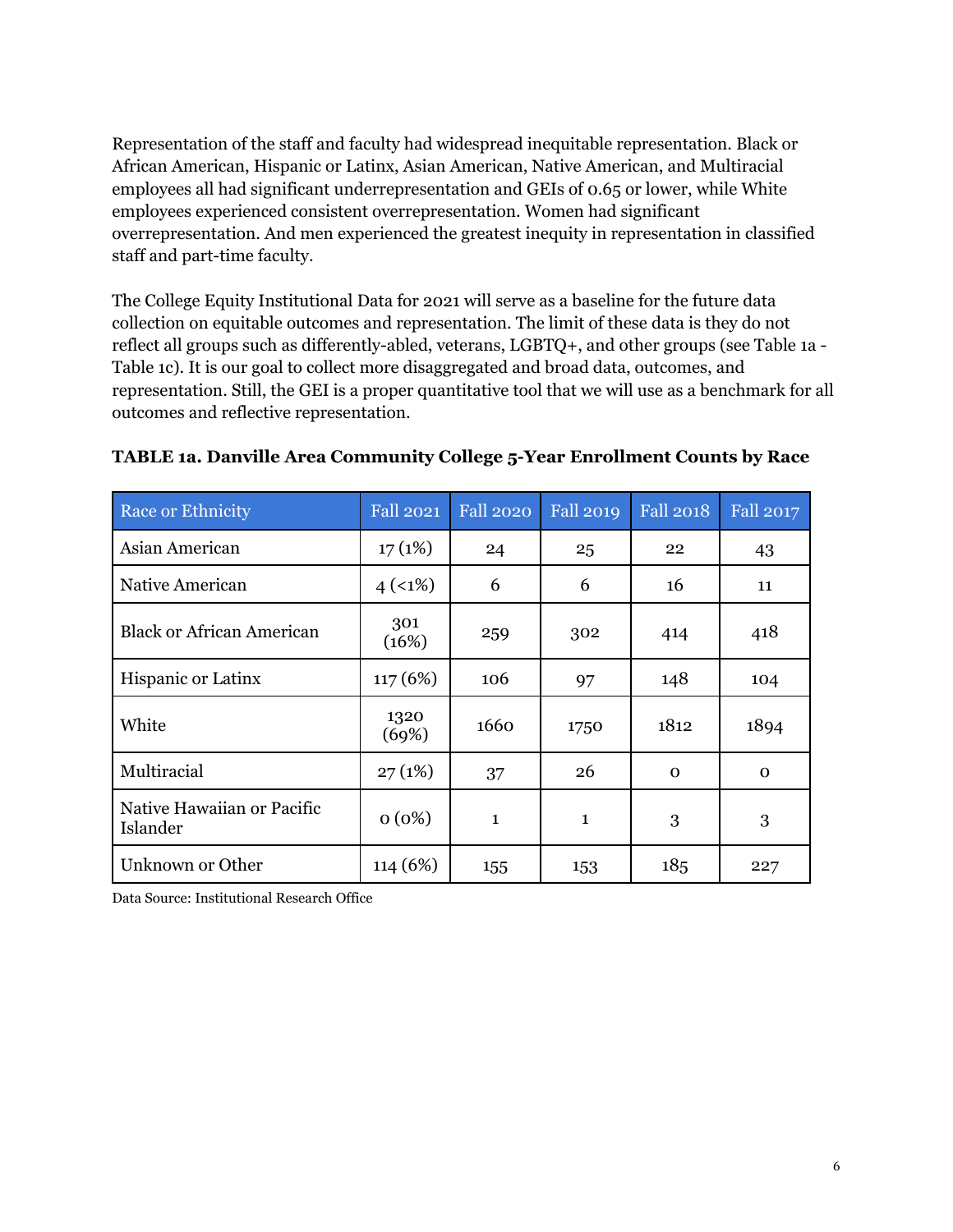| Gender | <b>Fall 2021</b>      | <b>Fall 2020</b> | <b>Fall 2019</b> | <b>Fall 2018</b> | <b>Fall 2017</b> |
|--------|-----------------------|------------------|------------------|------------------|------------------|
| Women  | 810<br>(43%)          | 955              | 984              | 1083             | 1151             |
| Men    | $\frac{1073}{(56\%)}$ | 1251             | 1369             | 1517             | 1549             |
| Other  | 17(1%)                | 12               | 7                | O                | 0                |

#### **TABLE 1b. Danville Area Community College 5-Year Enrollment Counts by Gender**

Data Source: Institutional Research Office

#### **TABLE 1c. Danville Area Community College Employee Demographics by Race/Ethnicity and Gender**

| Group                            | <b>Number</b> | Percent |
|----------------------------------|---------------|---------|
| Asian American                   | 6             | 1.6%    |
| <b>Black or African American</b> | 38            | 10.4%   |
| Hispanic or Latinx               | 10            | 2.7%    |
| White                            | 311           | 85.2%   |
| Women                            | 226           | 61.9%   |
| Men                              | 139           | 38.0%   |

Data Source: Human Resources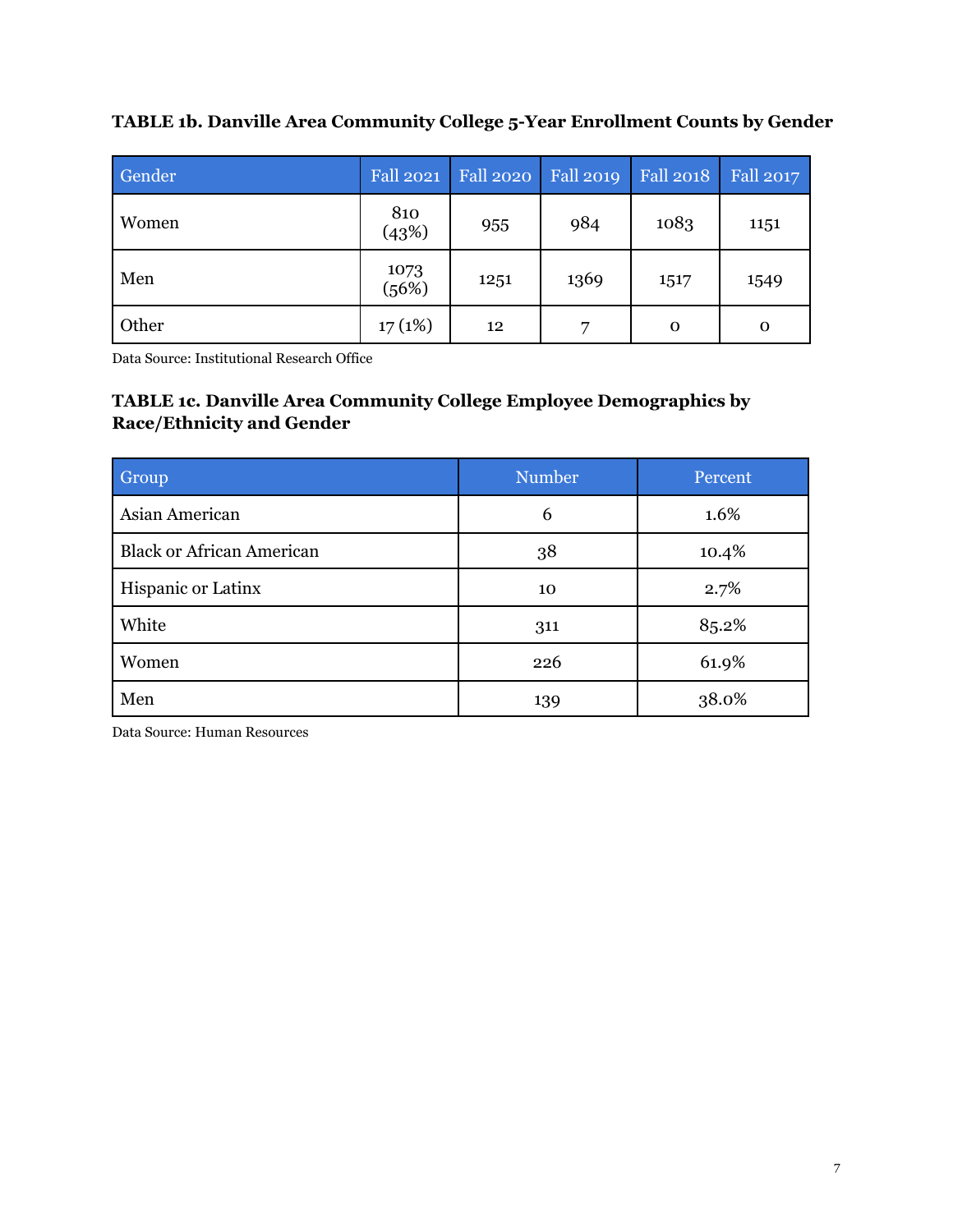# **EVALUATION PLAN**

The College is well suited to track and seriously analyze the equity of our efforts and actions. As the College collects long-term data, it must also look at data in new ways. If the College makes an investment in technology to make disaggregated data more accessible, it must not only be at the disposal of those who drive diversity and equity efforts but shared in a way that all employees can make data-informed decisions that will have a positive impact on equity. DACC will track targeted populations in a timely manner to evaluate and update our equity plan.

# **Evaluation Strategy**

### **Group Equity Index**

We chose the Group Equity Index (GEI) to calculate the equity or inequity of educational outcomes and representation of faculty, staff, and administration. The GEI is a "quantitative method to measure equity" and is a "measure of proportionality based on the population for each group" (Williams 2013, p. 271). It is a tool that measures how outcomes, success rates, faculty, and staff should represent the population demographics. For example, if Black males are 20 percent (.20) of the students in developmental courses but are 10 percent (.10) of the students who succeed in such developmental courses, the GEI for Black males is 20/10 or 0.50. We achieve equity when the GEI number is 1.0 (when the metric percentage equals the population percentage). And in most cases, such equity should serve as a benchmark. Of course, overrepresentation (when the number is above 1.0) may be a good indicator of equity when it applies to underrepresented and minority students and groups unless the overrepresentation is in an outcome that is less than ideal (i.e., failures). The GEI applied to data from multiple data sources.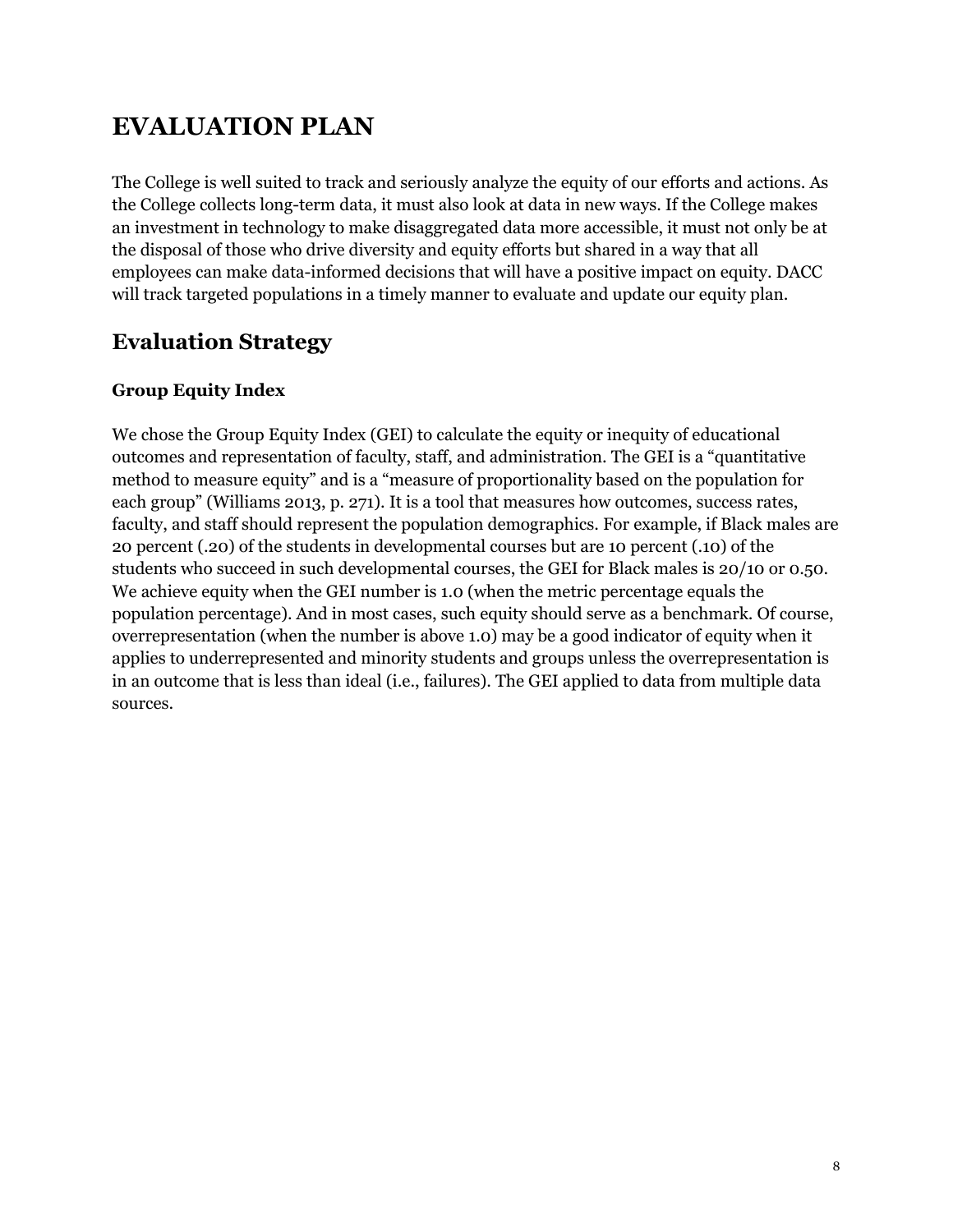# **COLLEGE EQUITY INSTITUTIONAL DATA**

# **TABLE 2. Danville Area Community College Developmental Course Success Rate, FY 2020**

| Group                            | Outcome %/Population % | <b>Group Equity Index</b> |
|----------------------------------|------------------------|---------------------------|
| <b>Black or African American</b> | 28.28%/27.84%          | 1.01                      |
| <b>Hispanic or Latinx</b>        | $5.05\%/5.06\%$        | 1.00                      |
| White                            | 59.0%/55.0%            | 1.07                      |
| Women                            | 63.63%/59.81%          | 1.06                      |
| Men                              | 36.36%/40.18%          | 0.90                      |

Data Source: Institutional Research Office

## **TABLE 3. Danville Area Community College Gatekeeper Course Success Rate, FY 2020**

| Group                            | Outcome % / Population % | <b>Group Equity Index</b> |
|----------------------------------|--------------------------|---------------------------|
| <b>Black or African American</b> | 11.01%/17.43%            | 0.63                      |
| <b>Hispanic or Latinx</b>        | 4.24%/4.55%              | 0.93                      |
| White                            | 74.85%/66.95%            | 1.11                      |
| Women                            | 66.51%/61.40%            | 1.08                      |
| Men                              | 33.48%/38.59%            | 0.86                      |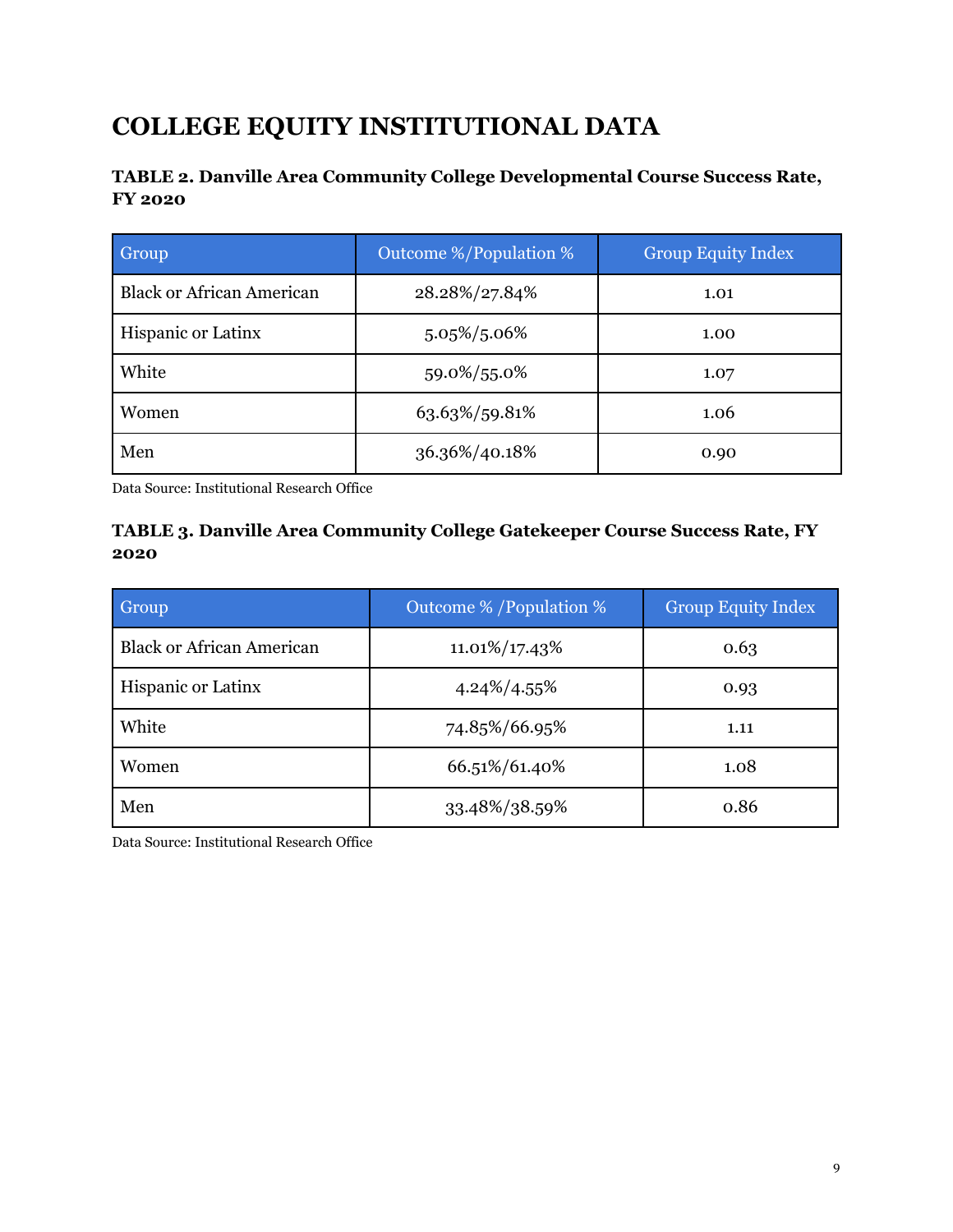# **TABLE 4. Danville Area Community College Fall to Spring Retention, 2019 Fall Cohort**

| Group                            | Outcome % / Population % | <b>Group Equity Index</b> |
|----------------------------------|--------------------------|---------------------------|
| <b>Black or African American</b> | 11.29%/17.12%            | 0.65                      |
| <b>Hispanic or Latinx</b>        | 5.64%/4.69%              | 1.2                       |
| White                            | 75.0%/69.0%              | 1.1                       |
| Women                            | 42.74%/42.54%            | $\mathbf{1}$              |
| Men                              | 57.25%/57.45%            | $\mathbf{1}$              |
| Full-Time                        | 86.69%/73.48%            | 1.17                      |
| Part-Time                        | 13.30%/26.51%            | 0.50                      |

Data Source: Institutional Research Office

# **TABLE 5. Danville Area Community College Fall to Fall Retention, 2019 Fall Cohort**

| <b>Group</b>                     | Outcome % / Population % | <b>Group Equity Index</b> |
|----------------------------------|--------------------------|---------------------------|
| <b>Black or African American</b> | 10.73%/17.12%            | 0.62                      |
| <b>Hispanic or Latinx</b>        | 6.21%/4.69%              | 1.32                      |
| White                            | 74.57%/69.61%            | 1.07                      |
| Women                            | 53.10%/57.45%            | 0.92                      |
| Men                              | 46.89%/42.54%            | 1.10                      |
| Full-Time                        | 85.87%/73.48%            | 1.16                      |
| Part-Time                        | 14.12%/26.51%            | 0.53                      |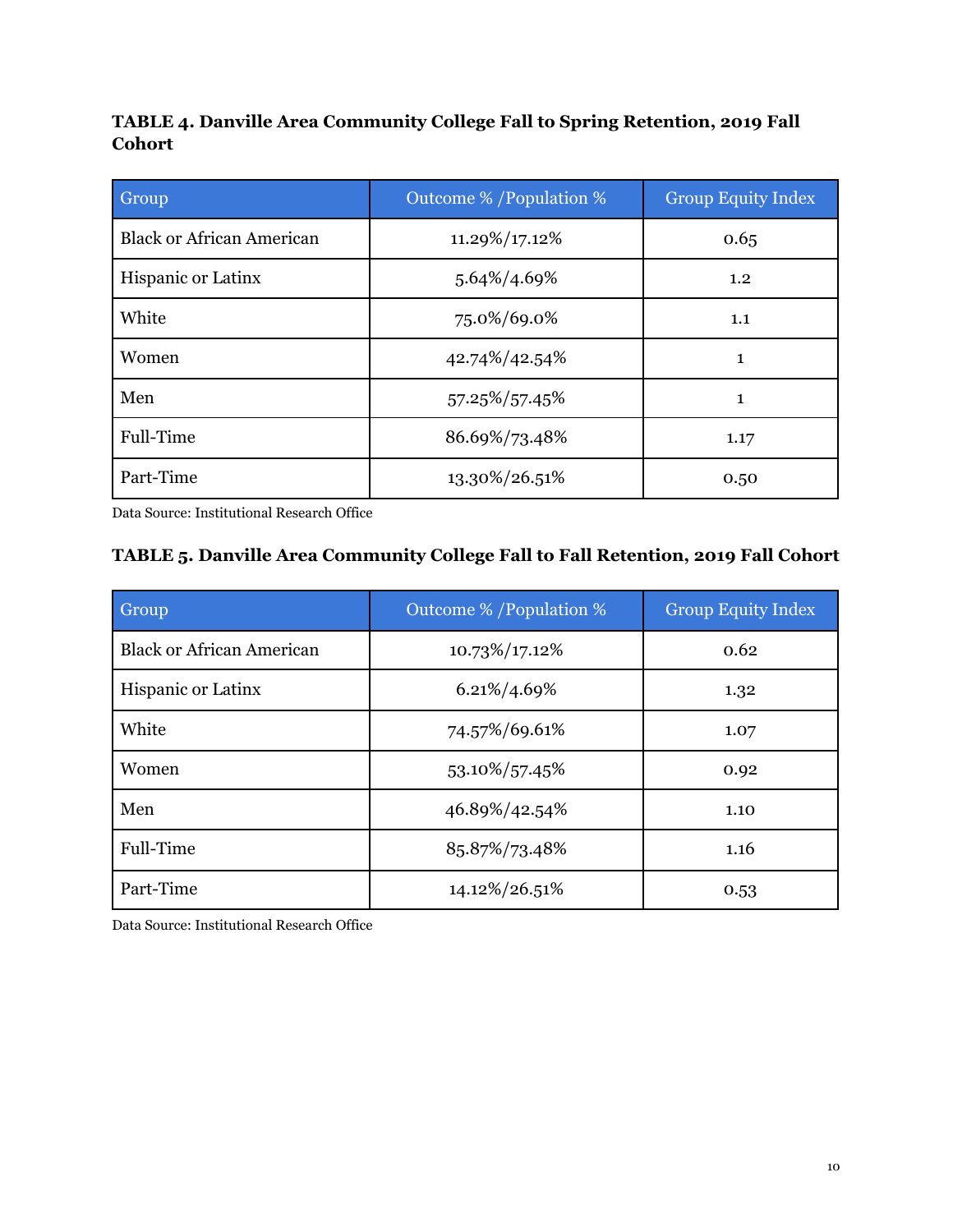### **TABLE 6. Danville Area Community College Success Rate of Developmental Students in Next-Level of Coursework, FY 2020**

| Group                            | Outcome % / Population % | <b>Group Equity Index</b> |
|----------------------------------|--------------------------|---------------------------|
| <b>Black or African American</b> | 17.81%/25.32%            | 0.70                      |
| <b>Hispanic or Latinx</b>        | 5.74%/5.19%              | 1.10                      |
| White                            | 65.51%/59.41%            | 1.10                      |
| First-Generation                 | 79.88%/78.24%            | 1.02                      |
| Non-First-Generation             | 20.11%/21.75%            | .92                       |

Data Source: Institutional Research Office

## **TABLE 7. Danville Area Community College First-Time Full-Time Students Completing 24 Credits in their First Academic Year, 2019-2020**

| Group                            | Outcome % / Population % | <b>Group Equity Index</b> |
|----------------------------------|--------------------------|---------------------------|
| <b>Black or African American</b> | 11.72%/19.18%            | 0.61                      |
| <b>Hispanic or Latinx</b>        | $5.12\%/6.14\%$          | 0.83                      |
| White                            | 71.79%/61.82%            | 1.16                      |
| Women                            | 53%/54%                  | 0.98                      |
| Men                              | 46.15%/54.75%            | 0.84                      |
| Pell                             | 49.08%/54.42%            | 0.90                      |
| Non-Pell                         | 50.91%/45.19%            | 1.12                      |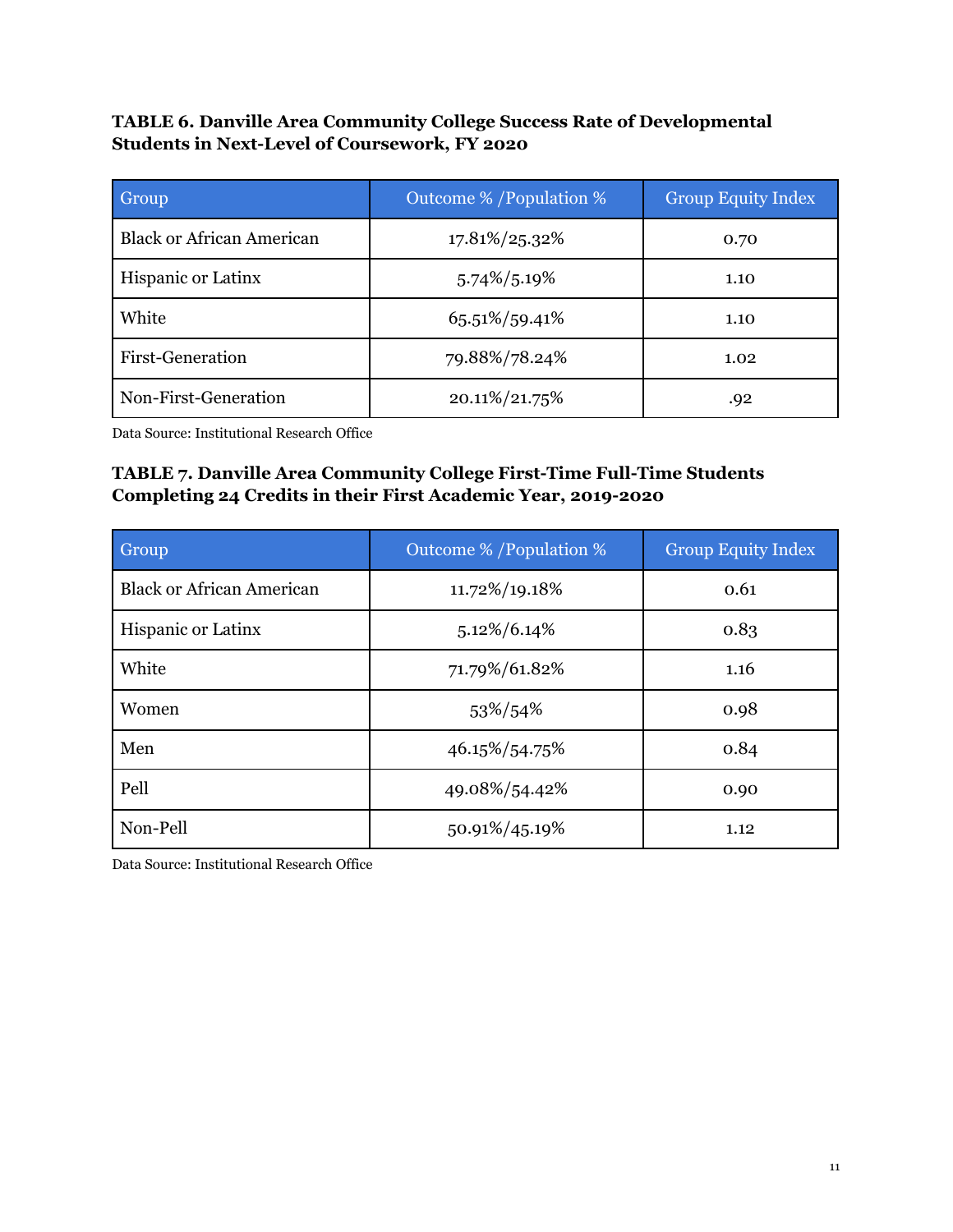**TABLE 8. Danville Area Community College First-Time Part-Time Students Completing 12 Credits in their First Academic Year, 2019-2020**

| Group                            | Outcome % / Population % | <b>Group Equity Index</b> |
|----------------------------------|--------------------------|---------------------------|
| <b>Black or African American</b> | 26.38%/51.96%            | 0.50                      |
| <b>Hispanic or Latinx</b>        | 4.16%/1.74%              | 2.4                       |
| White                            | 58.33%/42.79%            | 1.8                       |
| Women                            | 62.50%/67.98%            | 0.91                      |
| Men                              | 37.5%/32.01%             | 1.17                      |
| Pell                             | 51.38%/46.67%            | 1.10                      |
| Non-Pell                         | 48.61%/53.34%            | 0.91                      |

Data Source: Institutional Research Office

# **TABLE 9a. Danville Area Community College Enrollment in General Associate Programs, FY 2019**

| Group                            | Outcome % / Population % | <b>Group Equity Index</b> |
|----------------------------------|--------------------------|---------------------------|
| <b>Black or African American</b> | 19.48%/14.75%            | 1.3                       |
| Hispanic or Latinx               | $5.92\%/5.12\%$          | 1.15                      |
| White                            | 67.37%/68.57%            | 0.98                      |
| Asian American                   | $2.58\%/0.9\%$           | 2.6                       |
| Multiracial                      | $1.4\%/0.8\%$            | 1.75                      |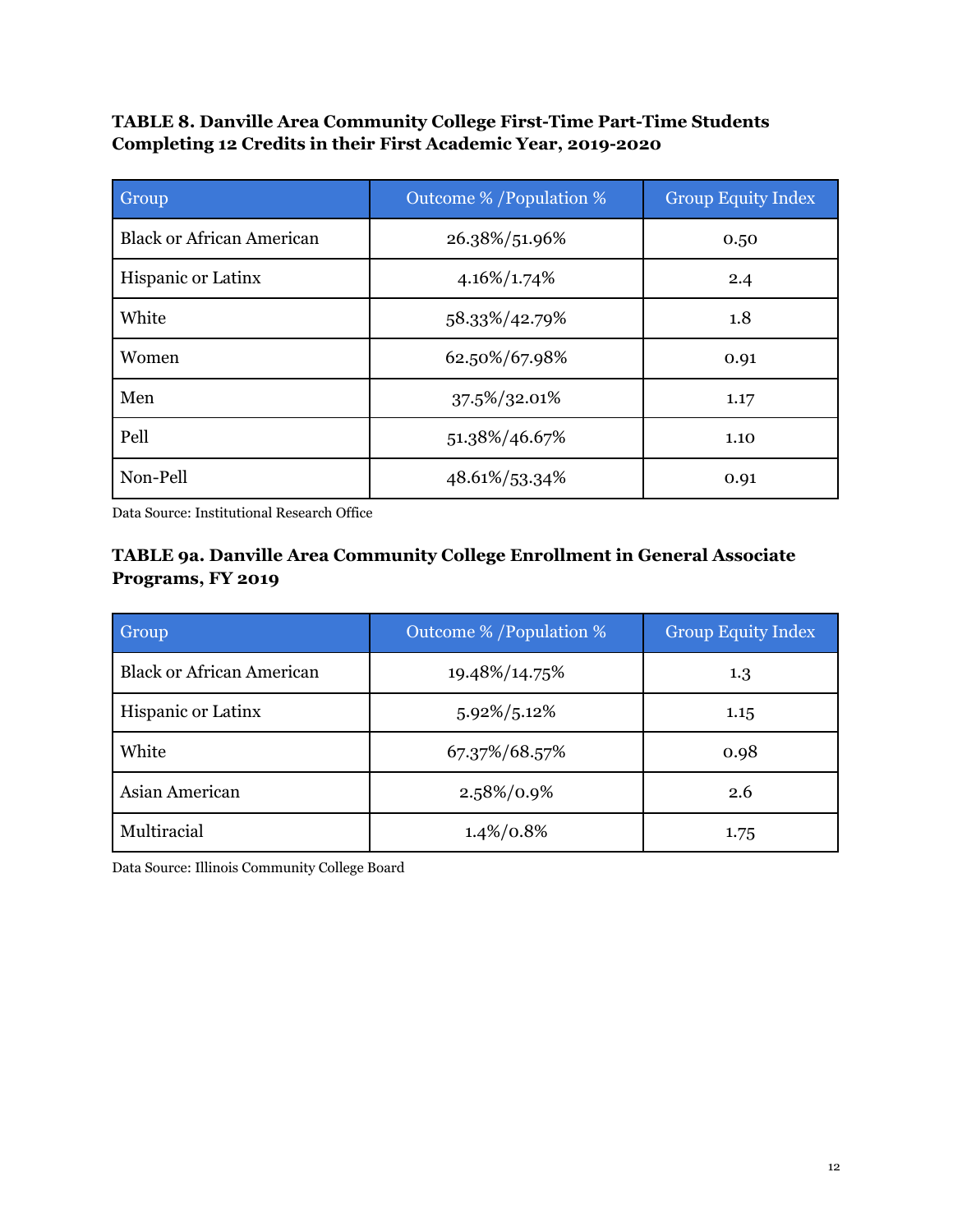# **TABLE 9b. Danville Area Community College Enrollment in General Associate Programs, FY 2020**

| Group                            | Outcome % / Population % | <b>Group Equity Index</b> |
|----------------------------------|--------------------------|---------------------------|
| <b>Black or African American</b> | 18.18%/14.12%            | 1.28                      |
| <b>Hispanic or Latinx</b>        | $5.26\%/5.57\%$          | 0.94                      |
| White                            | 67.37%/70.03%            | 0.96                      |
| Asian American                   | $2.63\%/1.15\%$          | 2.28                      |
| Multiracial                      | 1.19%/0.8%               | 1.48                      |

Data Source: Illinois Community College Board

# **TABLE 10a. Danville Area Community College Enrollment in Transfer Programs, FY 2019**

| Group                            | Outcome % / Population % | <b>Group Equity Index</b> |
|----------------------------------|--------------------------|---------------------------|
| <b>Black or African American</b> | 17.61%/14.75%            | 1.19                      |
| Hispanic or Latinx               | $6.59\%/5.12\%$          | 1.28                      |
| White                            | 63.36%/68.57%            | 0.92                      |
| Asian American                   | $1.0\%/0.9\%$            | 1.3                       |
| Multiracial                      | 1.95%/0.8%               | 2.4                       |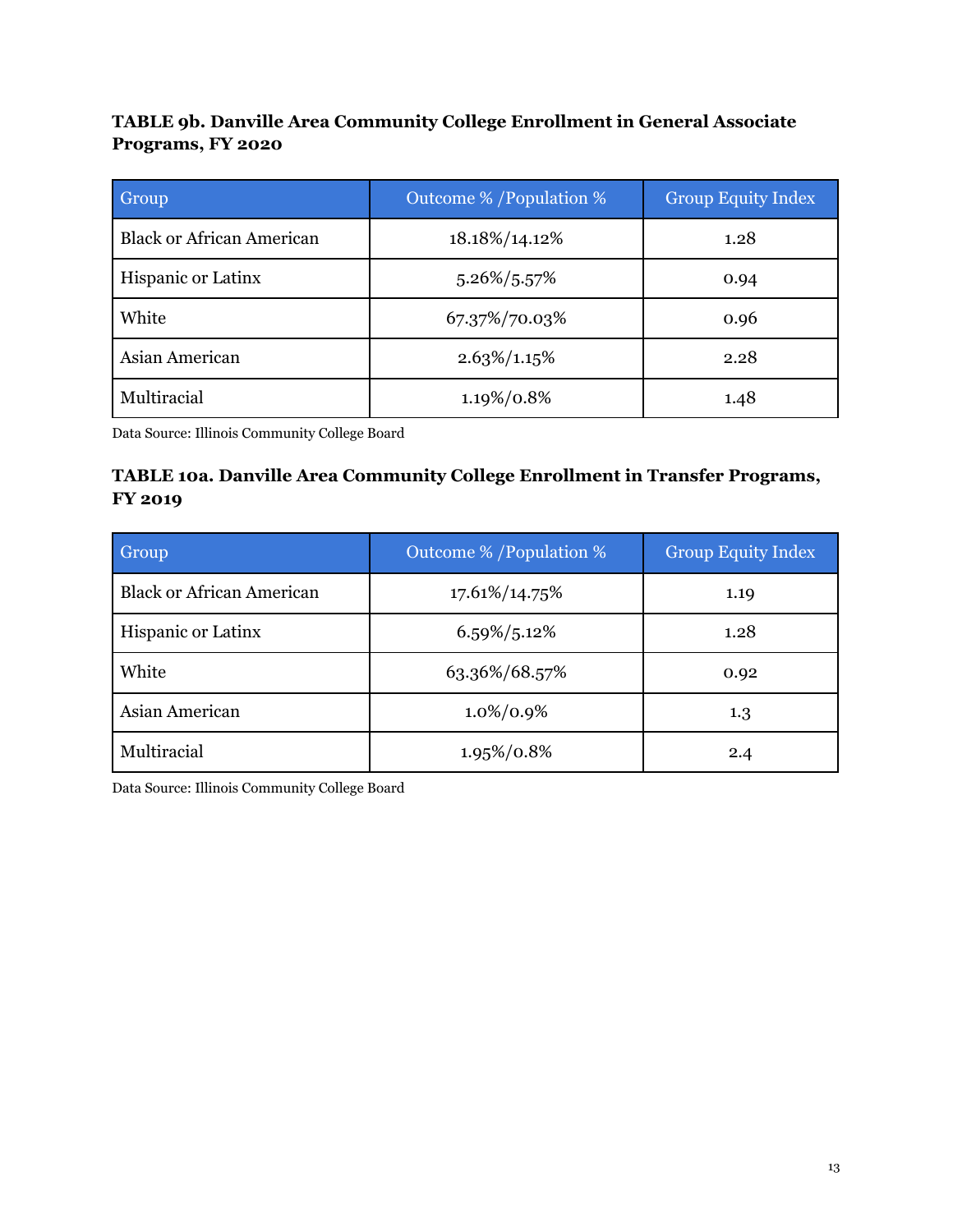## **TABLE 10b. Danville Area Community College Enrollment in Transfer Programs, FY 2020**

| Group                            | Outcome % / Population % | <b>Group Equity Index</b> |
|----------------------------------|--------------------------|---------------------------|
| <b>Black or African American</b> | 18.55%/14.12%            | 1.31                      |
| <b>Hispanic or Latinx</b>        | 7.16%/5.57%              | 1.28                      |
| White                            | 62.83%/70.03%            | 0.89                      |
| Asian American                   | $1.05\%/1.15\%$          | 0.91                      |
| Multiracial                      | 1.86%/0.8%               | 2.32                      |

Data Source: Illinois Community College Board

## **TABLE 11a. Danville Area Community College Enrollment in Career and Technical Education Programs, FY 2019**

| Group                            | Outcome % / Population % | <b>Group Equity Index</b> |
|----------------------------------|--------------------------|---------------------------|
| <b>Black or African American</b> | 16.52%/14.75%            | 1.12                      |
| <b>Hispanic or Latinx</b>        | $4.15\%/5.12\%$          | 1.05                      |
| White                            | 73.13%/68.57%            | 1.03                      |
| Asian American                   | $1.02\%/0.9\%$           | 1.2                       |
| Multiracial                      | $0.2\%/0.8\%$            | 0.68                      |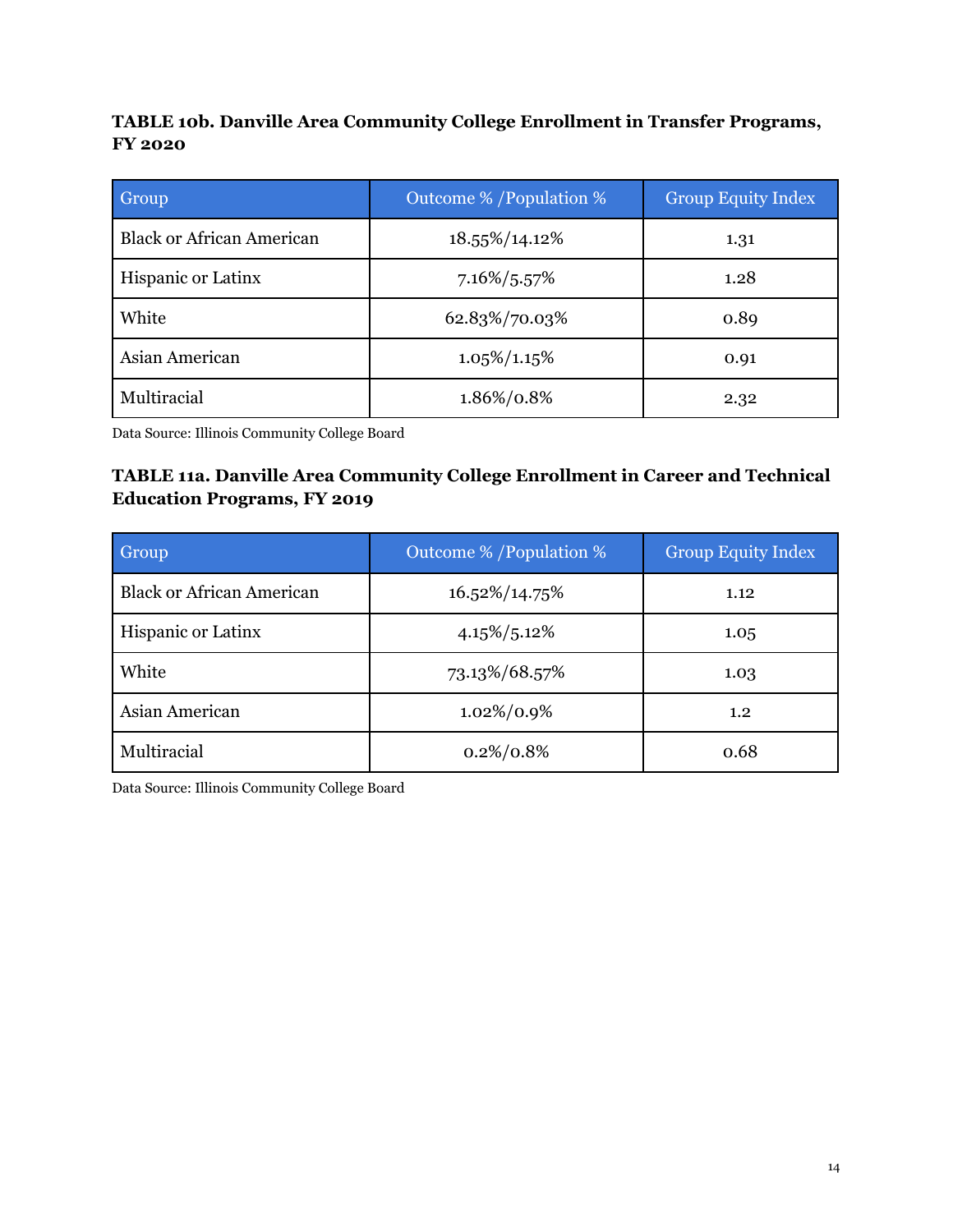### **TABLE 11b. Danville Area Community College Enrollment in Career Technical Education Programs, FY 2020**

| Group                            | Outcome % / Population % | <b>Group Equity Index</b> |
|----------------------------------|--------------------------|---------------------------|
| <b>Black or African American</b> | 16.83%/14.12%            | 1.19                      |
| Hispanic or Latinx               | 4.09%/5.57%              | 0.73                      |
| White                            | 72.92%/70.03%            | 1.04                      |
| Asian American                   | $0.5\%/1.15\%$           | 0.43                      |
| Multiracial                      | $0.5\%/0.8\%$            | 0.62                      |

Data Source: Illinois Community College Board

# **TABLE 12a. Danville Area Community College Enrollment in Vocational Programs, FY 2019**

| Group                            | Outcome % / Population % | <b>Group Equity Index</b> |
|----------------------------------|--------------------------|---------------------------|
| <b>Black or African American</b> | 8.55%/14.75%             | 0.57                      |
| <b>Hispanic or Latinx</b>        | $3.78\%/5.12\%$          | 0.73                      |
| White                            | 73.64%/68.57%            | 1.07                      |
| Asian American                   | $0.29\%/0.9\%$           | 0.29                      |
| Multiracial                      | $0.04\%/0.8\%$           | 0.05                      |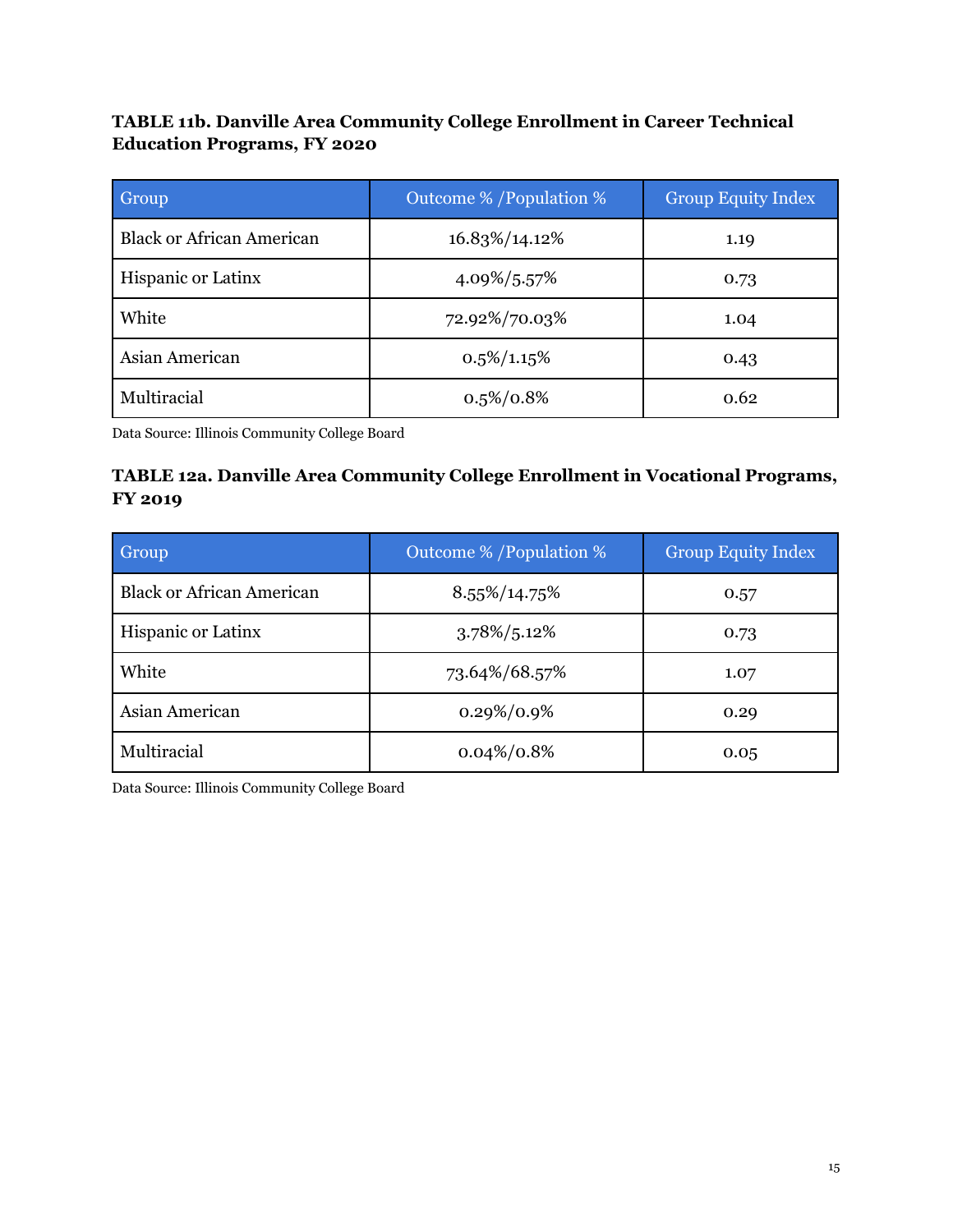# **TABLE 12b. Danville Area Community College Enrollment in Vocational Programs, FY 2020**

| Group                            | Outcome % / Population % | <b>Group Equity Index</b> |
|----------------------------------|--------------------------|---------------------------|
| <b>Black or African American</b> | 7.09%/14.12%             | 0.50                      |
| Hispanic or Latinx               | $4.73\%/5.57\%$          | 0.84                      |
| White                            | 76.67%/70.03%            | 1.09                      |
| Asian American                   | $1.07\%/1.15\%$          | 0.93                      |
| Multiracial                      | $0\%/0.8\%$              | 0.0                       |

Data Source: Illinois Community College Board

# **TABLE 13a. Danville Area Community College Enrollment in Adult Basic Education, FY 2019**

| Group                            | Outcome % / Population % | <b>Group Equity Index</b> |
|----------------------------------|--------------------------|---------------------------|
| <b>Black or African American</b> | 40.74%/14.75%            | 2.76                      |
| <b>Hispanic or Latinx</b>        | $5.82\%/5.12\%$          | 1.13                      |
| White                            | 48.67%/68.57%            | 0.70                      |
| Asian American                   | 1.58%/0.9%               | 1.6                       |

Data Source: Illinois Community College Board

# **TABLE 13b. Danville Area Community College Enrollment in Adult Basic Education, FY 2020**

| Group                            | Outcome % / Population % | <b>Group Equity Index</b> |
|----------------------------------|--------------------------|---------------------------|
| <b>Black or African American</b> | 35.67%/14.12%            | 2.52                      |
| <b>Hispanic or Latinx</b>        | 5.73%/5.57%              | 1.02                      |
| White                            | 50.95%/70.03%            | 0.72                      |
| Asian American                   | $0.0\%/1.15\%$           | 0.0                       |
| Multiracial                      | $0.6\%/0.8\%$            | 0.75                      |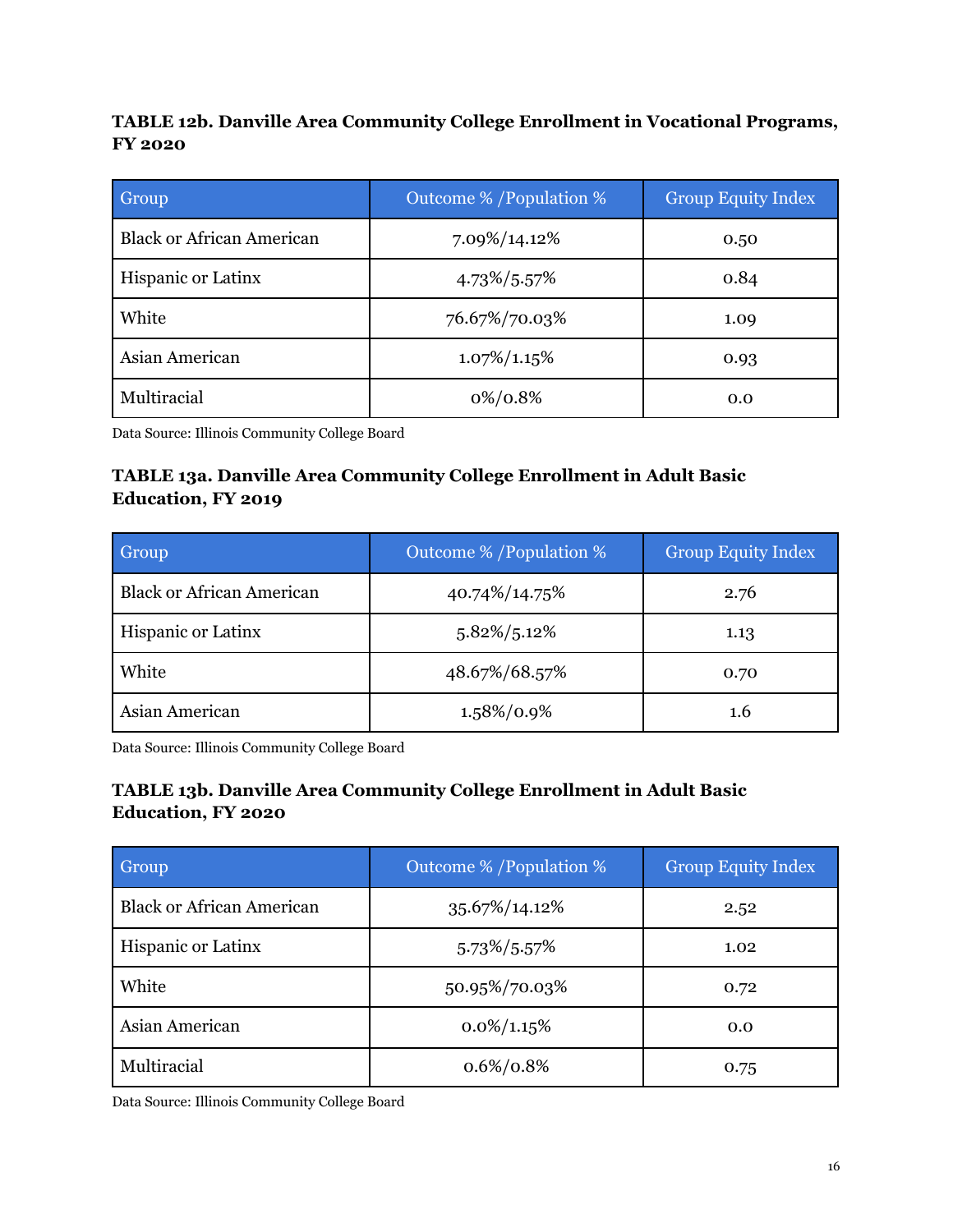# **TABLE 14a. Danville Area Community College Enrollment in Adult Secondary Education Programs, FY 2019**

| Group                            | Outcome % / Population % | <b>Group Equity Index</b> |
|----------------------------------|--------------------------|---------------------------|
| <b>Black or African American</b> | 25.92%/14.75%            | 1.75                      |
| <b>Hispanic or Latinx</b>        | $2.46\%/5.12\%$          | 0.48                      |
| White                            | 71.60%/68.57%            | 1.04                      |

Data Source: Illinois Community College Board

#### **TABLE 14b. Danville Area Community College Enrollment in Adult Secondary Education, FY 2020**

| Group                            | Outcome % / Population % | <b>Group Equity Index</b> |
|----------------------------------|--------------------------|---------------------------|
| <b>Black or African American</b> | 26.3%/14.12%             | 1.86                      |
| <b>Hispanic or Latinx</b>        | $10.52\%/5.57\%$         | 1.88                      |
| White                            | 52.63%/70.03%            | 0.75                      |
| Asian American                   | $0.0\%/1.15\%$           | 0.0                       |
| Multiracial                      | $0\%/0.8\%$              | 0.0                       |

Data Source: Illinois Community College Board

# **TABLE 15a. Danville Area Community College Completions in General Associate Programs, FY 2019**

| Group                            | Outcome % / Population % | <b>Group Equity Index</b> |
|----------------------------------|--------------------------|---------------------------|
| <b>Black or African American</b> | 20.37%/19.48%            | 1.04                      |
| <b>Hispanic or Latinx</b>        | 7.40%/5.92%              | 1.25                      |
| White                            | 57.40%/67.37%            | 0.85                      |
| Asian American                   | $0.0\%/2.58\%$           | 0.0                       |
| Multiracial                      | $3.70\%/1.4\%$           | 2.64                      |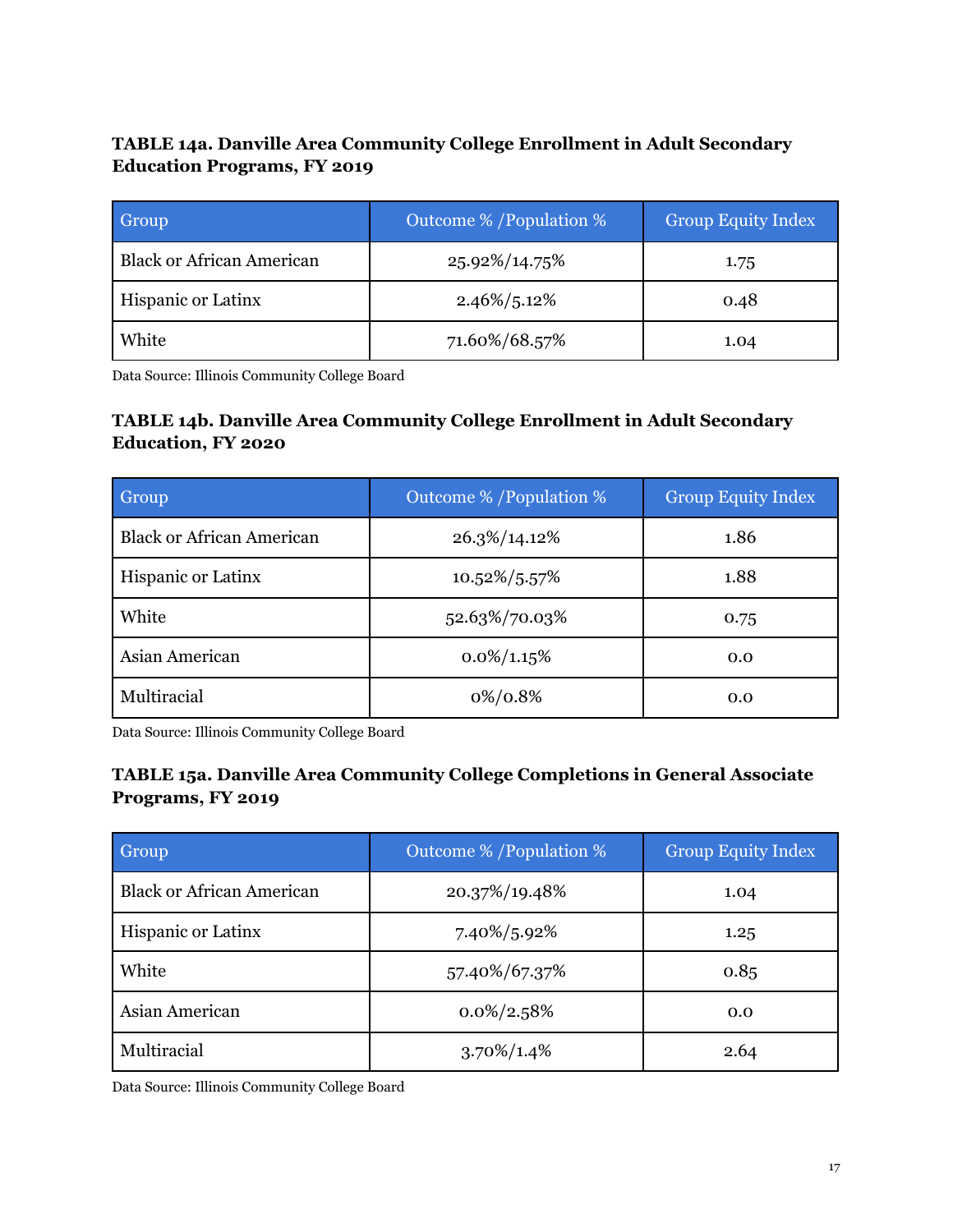# **TABLE 15b. Danville Area Community College Completions in General Associate Programs, FY 2020**

| Group                            | Outcome % / Population % | <b>Group Equity Index</b> |
|----------------------------------|--------------------------|---------------------------|
| <b>Black or African American</b> | 23.21%/18.18%            | 1.27                      |
| <b>Hispanic or Latinx</b>        | $3.57\%/5.26\%$          | 0.67                      |
| White                            | 67.85%/67.37%            | 1.00                      |
| Asian American                   | $0.0\%/2.63\%$           | 0.0                       |
| Multiracial                      | $0.0\%/1.19\%$           | 0.0                       |

Data Source: Illinois Community College Board

# **TABLE 16a. Danville Area Community College Completions in Transfer Programs, FY 2019**

| Group                            | Outcome % / Population $\%$ | <b>Group Equity Index</b> |
|----------------------------------|-----------------------------|---------------------------|
| <b>Black or African American</b> | 9.39%/17.61%                | 0.53                      |
| Hispanic or Latinx               | $6.04\%/6.59\%$             | 0.91                      |
| White                            | 75.16%/63.36%               | 1.18                      |
| Asian American                   | $3.35\%/1.0\%$              | 1.3                       |
| Multiracial                      | $2.68\%/1.95\%$             | 1.37                      |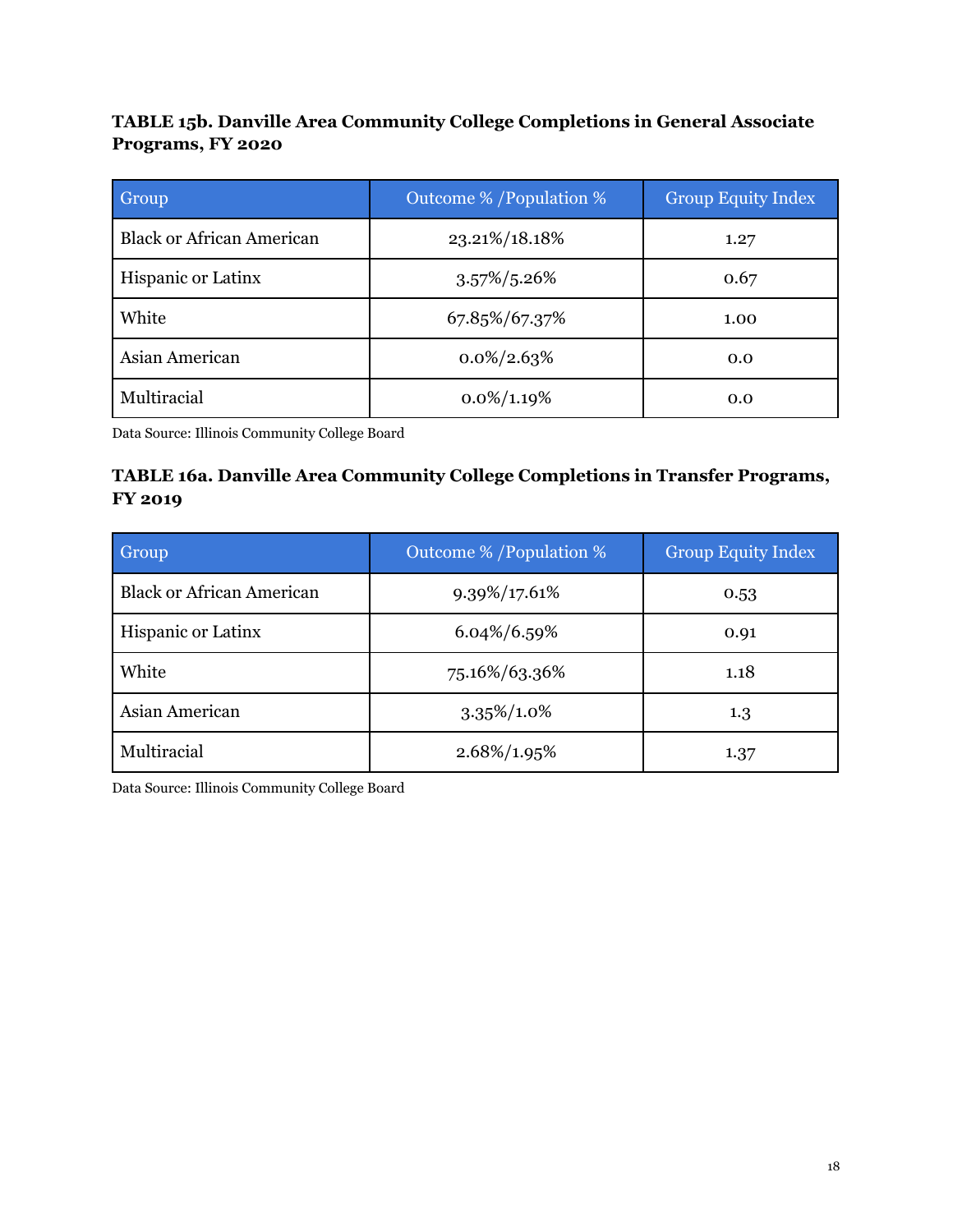## **TABLE 16b. Danville Area Community College Completions in Transfer Programs, FY 2020**

| Group                            | Outcome % / Population % | <b>Group Equity Index</b> |
|----------------------------------|--------------------------|---------------------------|
| <b>Black or African American</b> | 10.71%/18.55%            | 0.57                      |
| Hispanic or Latinx               | $3.57\%/7.16\%$          | 0.49                      |
| White                            | 71.82%/62.83%            | 1.14                      |
| Asian American                   | $0.0\%/1.05\%$           | 0.0                       |
| Multiracial                      | 1.19%/1.86%              | 0.63                      |

Data Source: Illinois Community College Board

# **TABLE 17a. Danville Area Community College Completions in Career Technical Programs, FY 2019**

| Group                            | Outcome % / Population % | <b>Group Equity Index</b> |
|----------------------------------|--------------------------|---------------------------|
| <b>Black or African American</b> | 14.40%/16.52%            | 0.87                      |
| <b>Hispanic or Latinx</b>        | $4.15\%/4.15\%$          | 1.0                       |
| White                            | 73.13%/73.13%            | 1.0                       |
| Asian American                   | 1.93%/1.02%              | 1.89                      |
| Multiracial                      | $0.2\%/0.2\%$            |                           |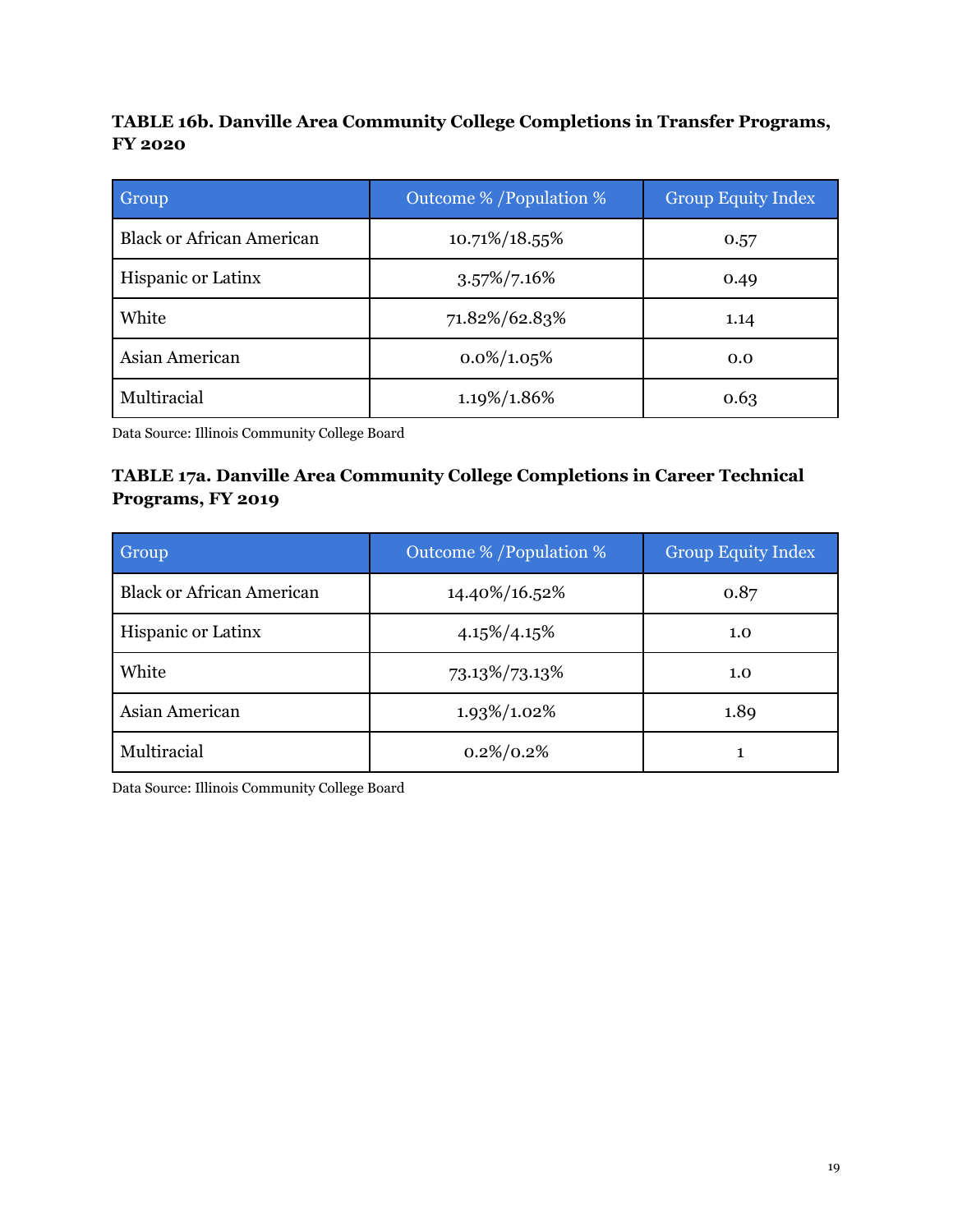# **TABLE 17b. Danville Area Community College Completions in Career Technical Programs, FY 2020**

| Group                            | Outcome % / Population % | <b>Group Equity Index</b> |
|----------------------------------|--------------------------|---------------------------|
| <b>Black or African American</b> | 16.75%/16.83             | 0.99                      |
| Hispanic or Latinx               | 2.97%/4.09%              | 0.72                      |
| White                            | 74.86%/72.92%            | 1.02                      |
| Asian American                   | $0.5\%/0.5\%$            | 1.0                       |
| Multiracial                      | $0.5\%/0.5\%$            |                           |

Data Source: Illinois Community College Board

#### **TABLE 18. Danville Area Community College Enrollment in Dual Credit Programs, FY 2020**

| Group                            | Outcome % / Population $%$ | <b>Group Equity Index</b> |
|----------------------------------|----------------------------|---------------------------|
| <b>Black or African American</b> | $10.7\%/15.5\%$            | 0.69                      |
| Hispanic or Latinx               | 4.7%/6.9%                  | 0.68                      |
| White                            | 75.4%/71.4%                | 1.05                      |
| Asian American                   | $1.1\%/0.6\%$              | 1.83                      |
| Multiracial                      | $1.1\%/5.5\%$              | 0.20                      |

Data Source: ISBE Report Card, U.S. Census Bureau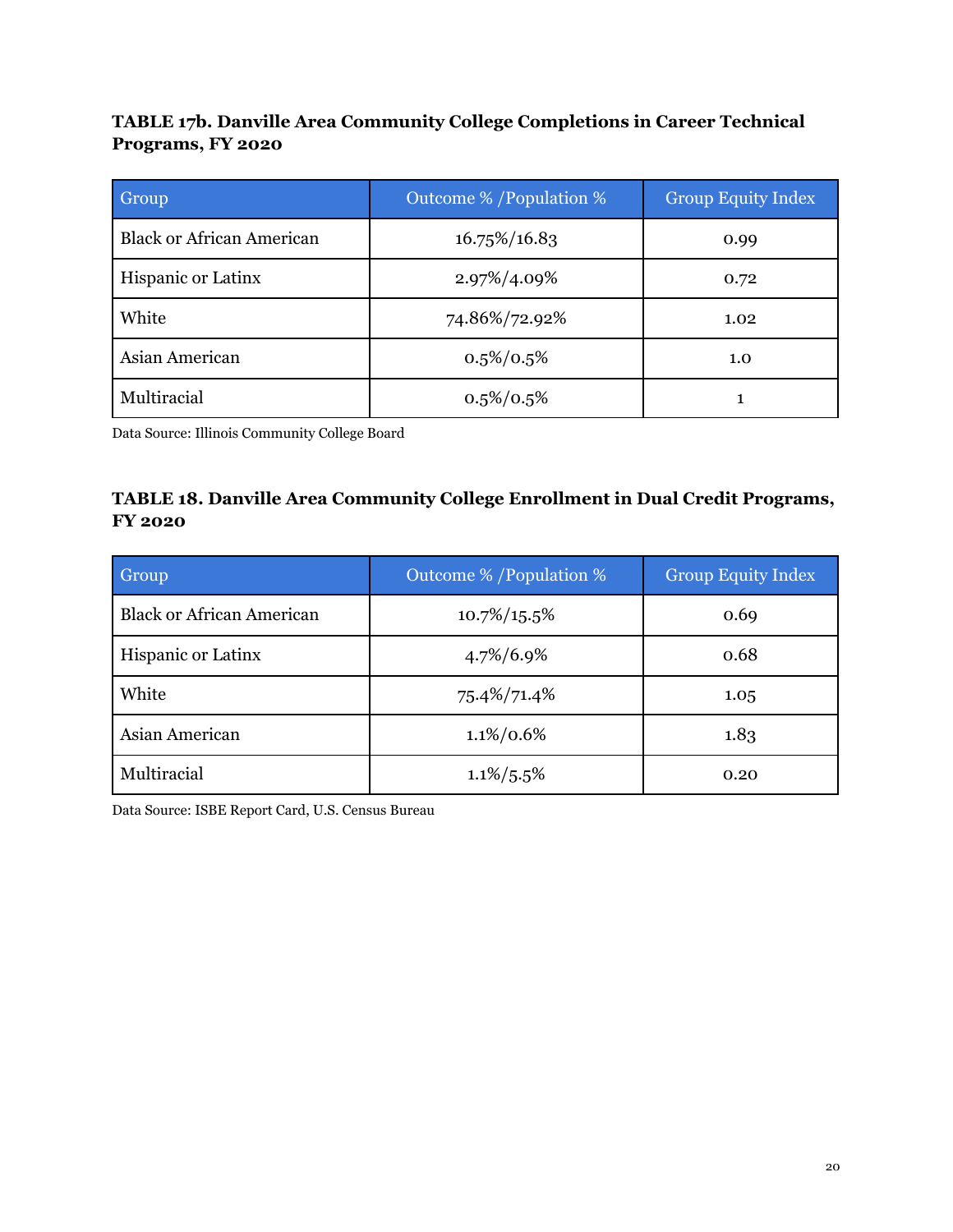| Group                            | Representation % / Population % | <b>Group Equity Index</b> |
|----------------------------------|---------------------------------|---------------------------|
| <b>Black or African American</b> | 13%/20%                         | 0.65                      |
| Hispanic or Latinx               | $5\%/11\%$                      | 0.45                      |
| White                            | 81%/66%                         | 1.22                      |
| Asian American                   | $0\%/3\%$                       | 0.0                       |
| <b>Native American</b>           | $0\%/1\%$                       | 0.0                       |
| Multiracial                      | $0\%/3\%$                       | 0.0                       |
| Men                              | 43%/49%                         | .087                      |
| Women                            | 57%/51%                         | 1.11                      |

# **TABLE 19. Danville Area Community College Administrative Staff**

Data Source: U.S. Census Bureau, Human Resources. **Methodology**: (for Table 19-23) We compared percentages of the groups' representation regarding race/ethnicity and the averaged percentages of the groups' population demographics regarding race/ethnicity in Danville, Illinois, Vermilion County, and the U.S. Census Bureau's population projections for the year 2030. Choosing to average these percentages links to DACC's mission statement and Statement on Diversity, Equity, and Inclusion, which emphasize an importance on preparing all students for "lifelong academic, cultural and economic needs" in a "globally connected world." So, to prepare for the future, population projections were used as one of the percentages.

#### **TABLE 20. Danville Area Community College Classified Staff**

| Group                            | Representation % / Population % | <b>Group Equity Index</b> |
|----------------------------------|---------------------------------|---------------------------|
| <b>Black or African American</b> | 8%/20%                          | 0.40                      |
| Hispanic or Latinx               | $1\%/11\%$                      | 0.09                      |
| White                            | 88%/66%                         | 1.33                      |
| Asian American                   | $1\%/3\%$                       | 0.33                      |
| <b>Native American</b>           | $0\%/1\%$                       | 0%                        |
| Multiracial                      | $0\%/3\%$                       | 0%                        |
| Men                              | 24%/49%                         | 0.48                      |
| Women                            | 76%/51%                         | 1.49                      |

Data Source: U.S. Census Bureau, Human Resources.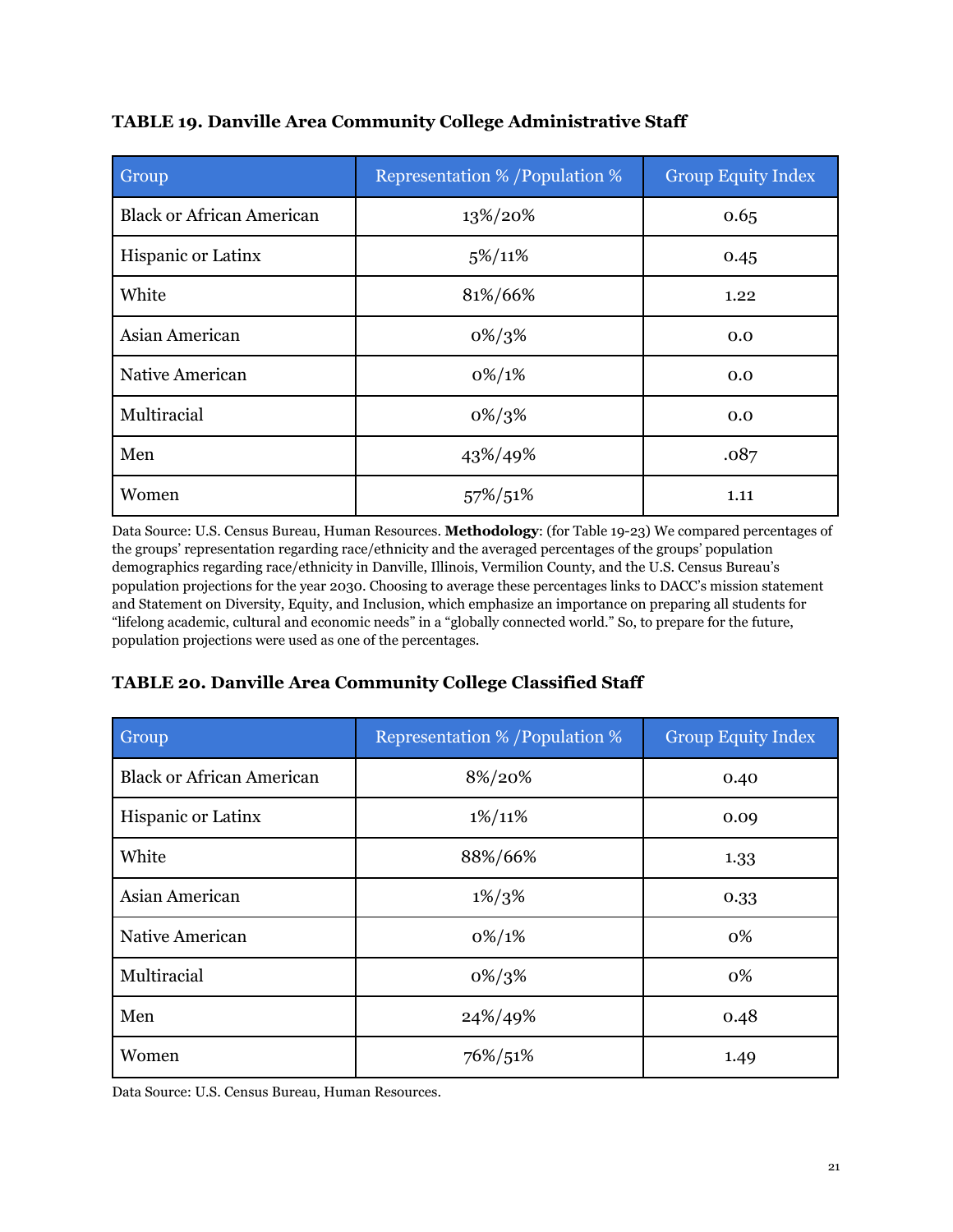| Group                            | Representation % / Population % | <b>Group Equity Index</b> |
|----------------------------------|---------------------------------|---------------------------|
| <b>Black or African American</b> | 13%/20%                         | 0.65                      |
| Hispanic or Latinx               | $3\%/11\%$                      | 0.27                      |
| White                            | 81%/66%                         | 1.27                      |
| Asian American                   | $1\%/3\%$                       | 0.33                      |
| Native American                  | $0\%/1\%$                       | 0.0                       |
| Multiracial                      | $0\%/3\%$                       | 0.0                       |
| Men                              | 42%/49%                         | 0.85                      |
| Women                            | 58%/51%                         | 1.13                      |

### **TABLE 21. Danville Area Community College Part-Time Staff**

Data Source: U.S. Census Bureau, Human Resources.

# **TABLE 22. Danville Area Community College Full-Time Faculty**

| Group                            | <b>Representation % / Population %</b> | <b>Group Equity Index</b> |
|----------------------------------|----------------------------------------|---------------------------|
| <b>Black or African American</b> | 5%/20%                                 | 0.25                      |
| Hispanic or Latinx               | $1\%/11\%$                             | 0.09                      |
| White                            | 90%/66%                                | 1.36                      |
| Asian American                   | $3\%/3\%$                              | $\mathbf{1}$              |
| Native American                  | $0\%/1\%$                              | $\mathbf 0$               |
| Multiracial                      | $0\%/3\%$                              | $\mathbf 0$               |
| Men                              | 40%/49%                                | 0.81                      |
| Women                            | 60%/51%                                | 1.17                      |

Data Source: U.S. Census Bureau, Human Resources.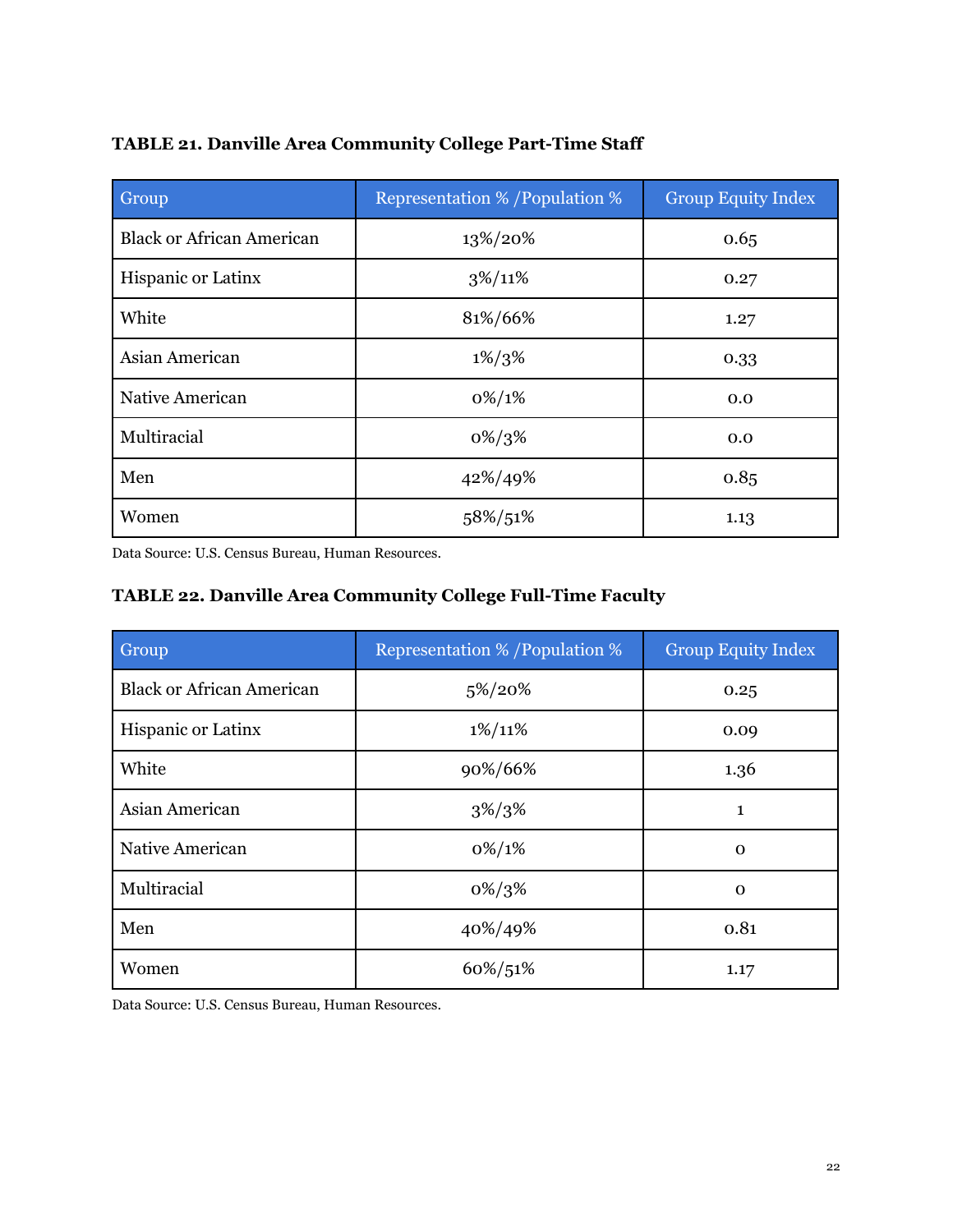| Group                            | <b>Representation % /Population %</b> | <b>Group Equity Index</b> |
|----------------------------------|---------------------------------------|---------------------------|
| <b>Black or African American</b> | 9%/20%                                | 0.45                      |
| Hispanic or Latinx               | $0\%/11\%$                            | 0.0                       |
| White                            | 90%/66%                               | 1.36                      |
| Asian American                   | $1\%/3\%$                             | 0.33                      |
| Native American                  | $0\%/1\%$                             | 0.0                       |
| Multiracial                      | $0\%/3\%$                             | 0.0                       |
| Men                              | 38%/49%                               | 0.61                      |
| Women                            | 62%/51%                               | 1.21                      |

Data Source: U.S. Census Bureau, Human Resources.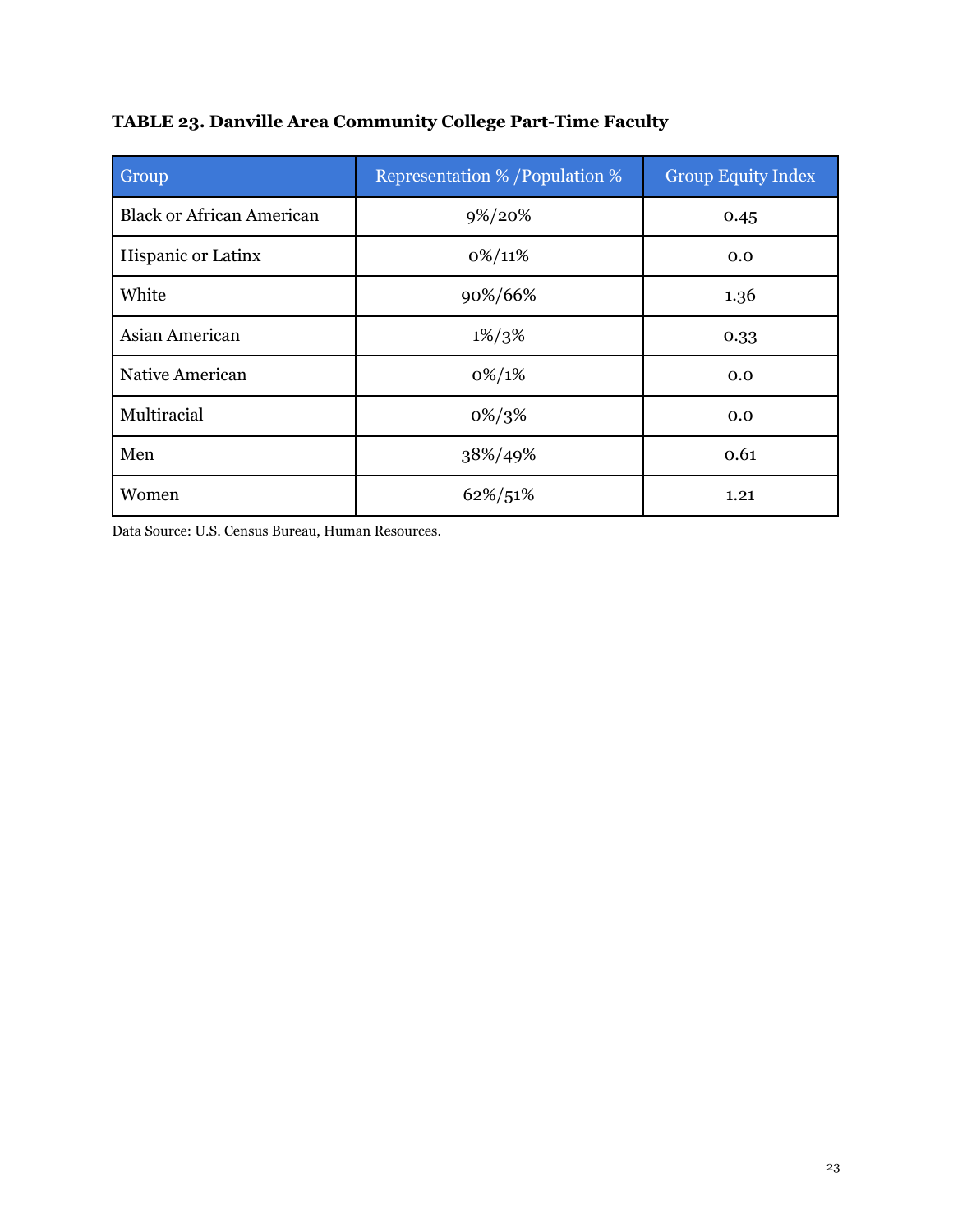# **FUTURE VISION**

Our first strategy is finding and hiring diverse employees to increase our workplace diversity and show a commitment to equity regarding structural representation. Increased workplace diversity will foster not only an equitable environment but a collegial environment that questions assumptions and drives innovation. The second strategy is to provide resources and support to new diverse candidates to retain new diverse talent. The College wants not only to increase workplace diversity but to cultivate diversity in a way that makes diverse employees know they are in an environment where they can grow and thrive. Third, we want to establish hiring practices that are structured in a way that removes vestiges of systemic racism and unconscious bias. For example, one way to remove vestiges of systemic racism and unconscious bias is to acknowledge race and bias during the hiring process. Currently, DACC does not require implicit bias training for search committee members. Neither does race or ethnicity consistently play a part in how we evaluate candidates. This is surprising, given that the primary reason for affirmative action is to eliminate a "continuing systemic racism" (ASHE 2015, p. 55; (Jayakumar & Adamian, 2015). Yet we cannot fight against systemic racism if we are not willing to acknowledge race in our hiring practices. Thus, race must be a part of the discourse when we hire employees. Having the proper safeguards and practices in place before and during the hiring process ensures that diverse and underrepresented candidates have an equal opportunity to be a part of the College. The fourth strategy is to provide underrepresented students with the extra learning support they need to succeed. DACC has programs like TRIO and Toolbox that provide support to underrepresented students. Yet DACC could benefit from embedding such services into the curriculum. Offering a math course with an embedded TRIO tutor is an example of such extra support. Likewise, our fifth strategy is to provide underrepresented students with support services that are catered to them. Research shows students have greater success when learning support and academic plans cater to their specific needs. The sixth strategy is to remove the ability to pay as a barrier to underrepresented students continuing their education at DACC. We want to remove any barriers that have become a systemic barrier to underrepresented students receiving education. Finally, our last strategy is to collect long-term and disaggregated data and seriously analyze them to help us make data-informed decisions regarding equity.

# **Hiring a Diverse Workforce**

*When a search committee member of color asks why there are not any people of color in the final candidate pool? The search committee chair tells her, "I don't think we need to look at color as a criteria for candidates. Besides, many of the candidates of color had Ph.D. 's and would probably want more money than what we are of ering for this position." The committee chair continues, "There just wasn't a good supply of qualified candidates of color. We had a few interesting candidates of color, but they just didn't seem like a good fit."*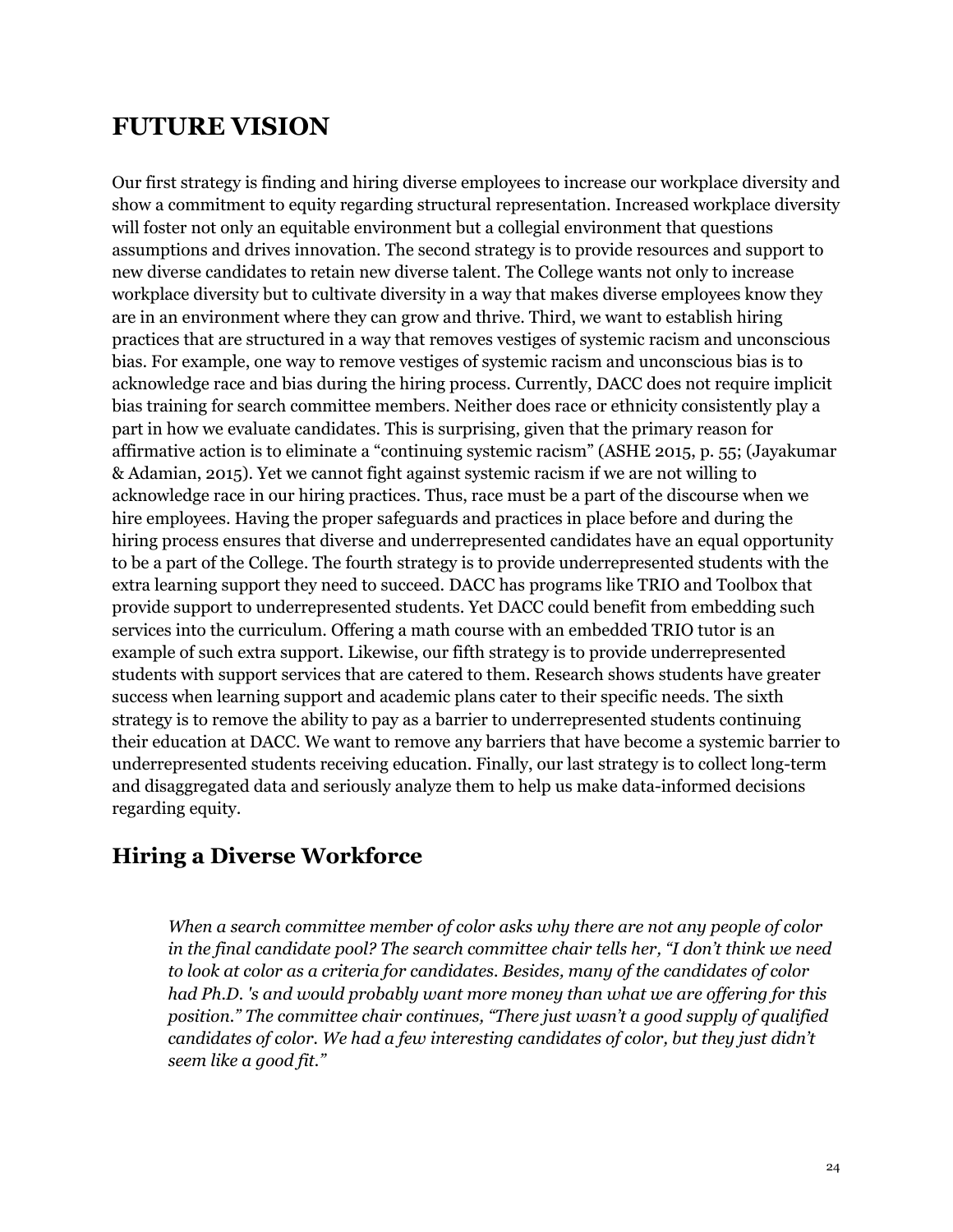Hiring diverse faculty, staff, and administrators is more than meeting a quota. Having a diverse workforce is about developing and maintaining academic and institutional excellence and student success. As Fujimoto (2012) states, we need a diverse faculty "to have a positive impact on educational quality and student achievement." So hiring a diverse workforce goes beyond a quota or ethics. It is at the core of equity: equal educational outcomes and representation. A diverse faculty and workforce have extremely positive effects on academic performance, excellence, and quality (Williams and Wade-Golden 2013, p. 289). So, diversity is largely an educational tactic—a tactic to help all students succeed. With that said, DACC lags behind a majority of national averages (American Council on Education, 2019) for workplace diversity.

Diversity and equity are linked. Most people accept that a diverse workforce is beneficial. In fact, as Crutcher (2018) states, when we "expand representational diversity as a means of ensuring" equity, "regardless of [people's] race, ethnicity, class, gender, or sexual orientation," we help people "[feel] included." Such a sense of belonging helps people to work harder and better. Diversity in the workplace has cognitive benefits as well. For instance, in a 2015 study of a homogenous and diverse group, scholars found that "diversity improves the way people think. By disrupting conformity, racial and ethnic diversity prompts people to scrutinize facts, think more deeply and develop their own opinions" (Crutcher 2018, 30; Smith 2020). In other words, diversity positively affects us making arguments, questioning evidence, and making developed judgments about our assumptions, and is key to not only education but the collegial environment of our institution. That means diversity in the workplace can disrupt tradition, conformity, and the desire to continue to do things that do not work. And it can force us to question our assumptions and lead us to innovative and better solutions for our institutional problems. This can lead to the scrutinizing of structural racism and help disrupt tradition when necessary to ensure equity.

Of course, court cases like *Regents of University of California v. Bakke*, 438 U.S. 265 (1978), *Hopwood v. Texas* 78 F.3d 932 5th Circuit (1996), *Grutter v. Bollinger*, 539 U.S. 306 (2003), *Fisher v. University of Texas*, 570 U.S. 297 (2013), and *Fisher v. University of Texas*, 579 U.S. (2016) confirm it is increasingly important to make sure initiatives to hire a more diverse and equitable workforce do not use quotas or are only an effort to correct historical racism. Efforts for a more diverse and equitable workforce should primarily come from an academic standpoint. The reason is that many ethical issues and complexities surround hiring diverse employees (Fujimoto 2012). The debate surrounding these complexities manifest when people oppose race-conscious and affirmative action-based diversity efforts. But when diversity and equity efforts are academic based, it is easier for most to see how they positively affect the institution.

Such efforts, however, should not lose a race consciousness. And race-conscious diversity and equity efforts succeed the most when senior leadership drives them. As scholars state, there are times when

obstacles are placed in front of an affirmative action, faculty diversity effort. It is increasingly clear that the necessary changes in diversification of faculty are greatly aided when there is race-conscious ethical leadership and commitment from the top levels of the organization. In the absence of such leadership and commitment, the [the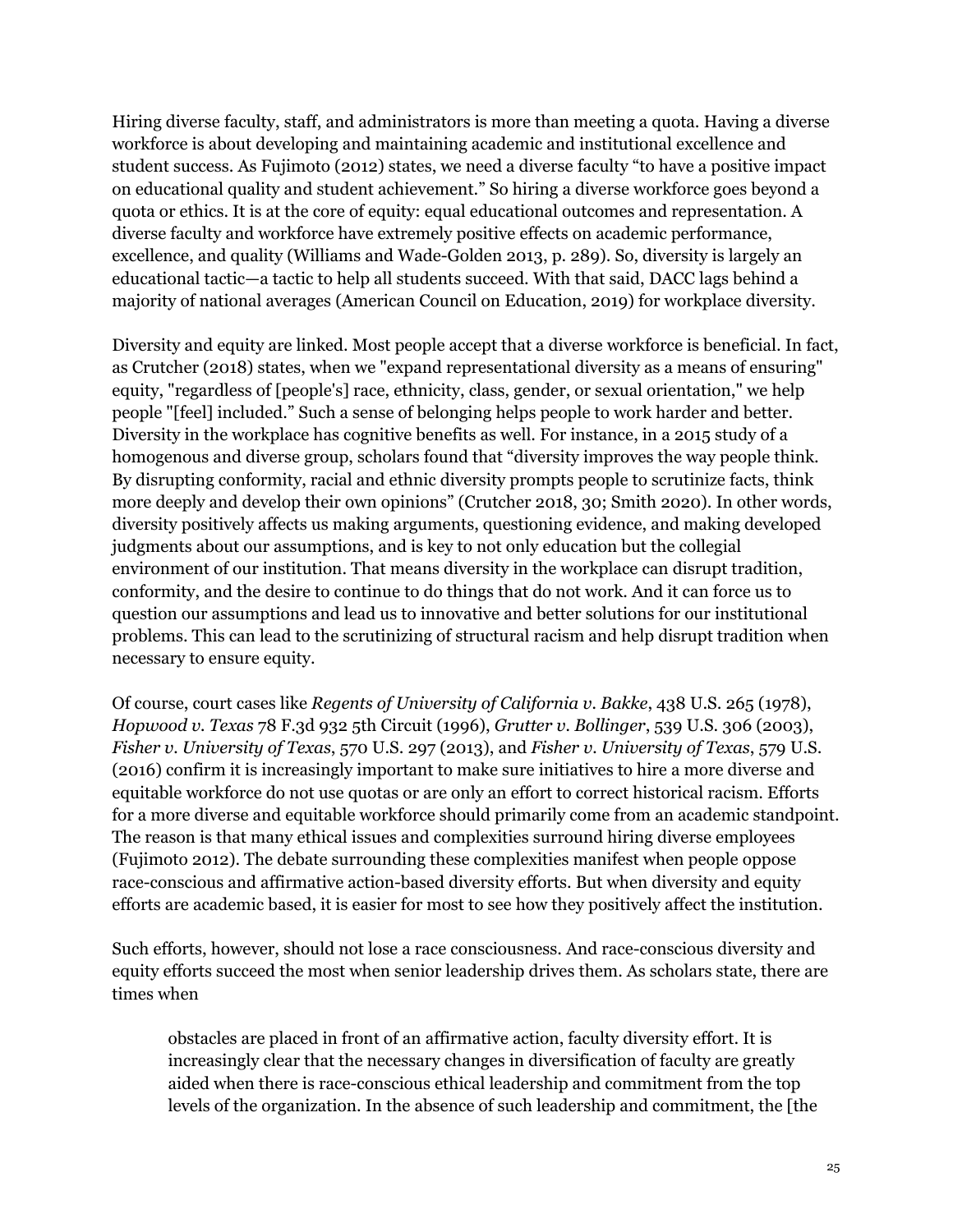failure to hire a diverse faculty] have the potential to persist and multiply. (Fujimoto 2012)

So DACC must have a full commitment to diversity and equity from senior leadership. If DACC does not have the support of senior leadership, hiring a diverse faculty will be difficult, making equitable representation impossible.

Tactics to hire diverse candidates are not novel. Many colleges and universities have benefited from working toward a diverse and equitable workplace. Affirmative action and race-conscious efforts to hire a diverse workforce are inexpensive. So there is usually no financial barrier to implementing a program to hire more diverse candidates. Still, such efforts to hire a more diverse faculty and workforce take commitment and determination. As Williams and Wade-Golden (2013) say, "Departments must move beyond the self-fulfilling prophecies about the difficulty of hiring underrepresented faculty and approach recruitment with rigor and creativity" (p. 283). Gone are the days when we can make excuses that we do not have enough diverse candidates to offer them a job. The responsibility is on us to do what we must to recruit and hire a diverse workforce.

There are misconceptions about efforts to recruit a diverse workforce. And the following myths impede efforts to achieve a diverse workforce:

- Institutions cannot compete with other institutions and businesses for "highly sought after" diversity candidates.
- Diversity candidates do not want to come to a place that lacks diversity.
- Efforts for a diverse workforce is an example of "reverse discrimination." (Williams and Wade-Golden 2013, p. 283)
- There are not enough diverse candidates in our area.

But no valid excuse exists to not consider diverse candidates; there are many ways to increase faculty and workforce diversity. Of course, some say efforts to increase workplace diversity "[weakens] academic" or professional "qualifications" (Mac Donald 2018, p. 95). But we do not intend to lower the standard of our qualifications, we only seek to make our standards broader. One solution to attracting more diverse candidates is making job descriptions more inclusive. For instance, the Higher Learning Commission (HLC) requires faculty who teach general education or non-occupation courses to have a master's degree or higher in the discipline or subfield or at least 18 graduate hours in the discipline or subfield (Higher Learning Commission, 2020). But if a job advertisement for a chemistry professor states the applicant must have a master's or higher in chemistry or at least 18 graduate credit hours in chemistry, this advertisement is exclusive and could be an extension of a racist practice. Indeed, chemistry is a subfield of science. Thus, it is better to state that the applicant must have a master's in science, chemistry, or a subfield of chemistry or at least 18 graduate credits in science, chemistry, or a subfield of chemistry. Listing all possible subfields in such a job advertisement would also help. Making deliberate and small changes like this will draw a larger and more diverse pool of candidates. This is only one example of how to attract diverse candidates. Furthermore, stating how the College is committed to building a more diverse, equitable, and inclusive campus is key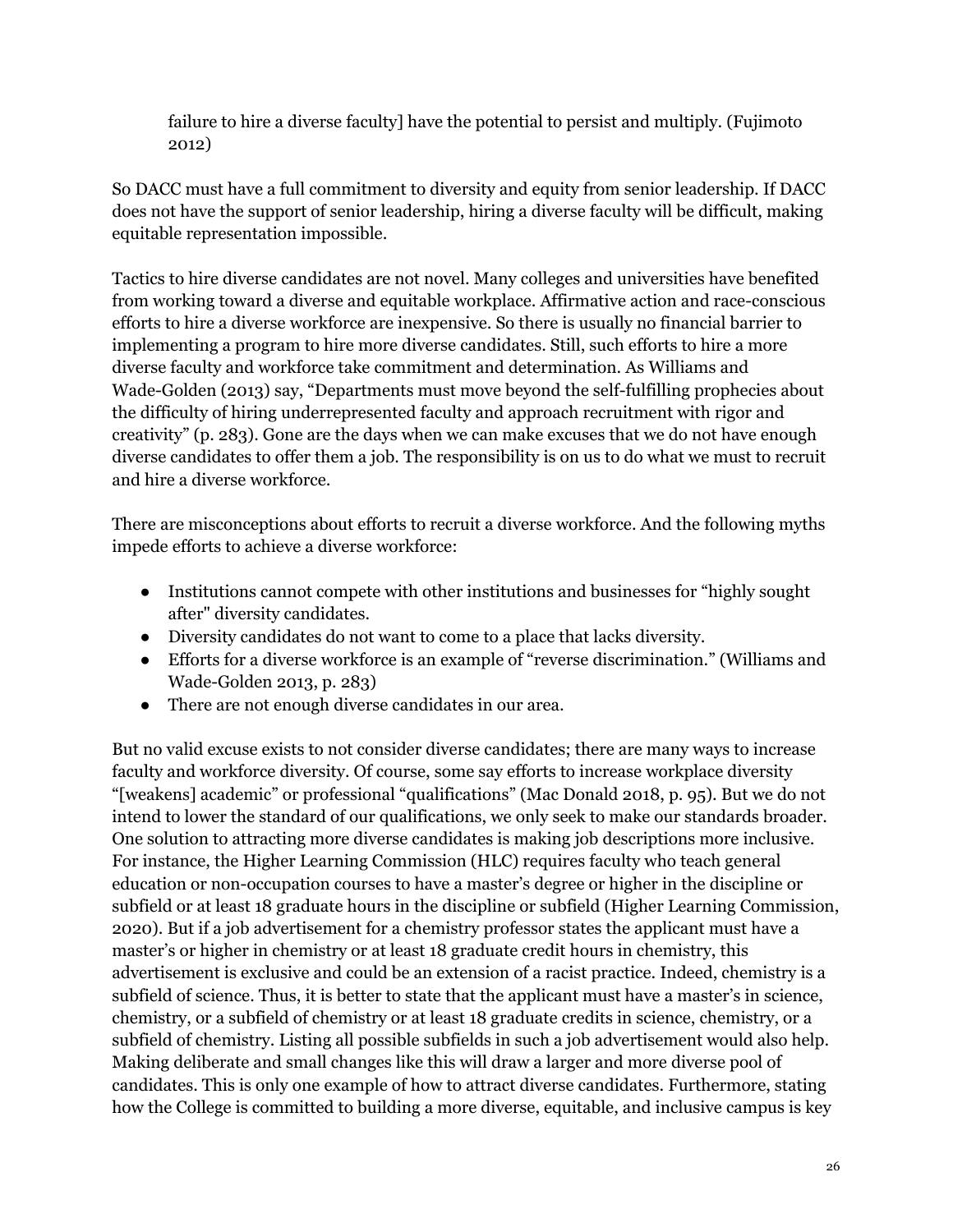to encouraging applicants from underrepresented groups to apply. And to increase the opportunities for success for underrepresented students, it is in the best interest of DACC to commit itself to hiring a diverse faculty and workforce.

# **Equity Through Extra Learning Support**

*A meeting is scheduled to discuss why students of color are not having success in college after they complete remedial courses. One member of the committee says, "We are providing so many opportunities and resources for students of color to succeed in college, even free tutoring. I just think they are not taking advantage of the resources in front of them for some reason."*

It is well known that traditional developmental and remedial education is not the best model for college students. Over-placement in developmental and remedial courses causes a greater gap in achievement between students from underrepresented groups and students from the majority group (Goldman and Abrahamson 2019, p. 2-3). "Only 17% of Illinois' students enrolled in developmental education end up completing a gateway course in math and English" (Goldman and Abrahamson 2019, p. 2). And, "among students attending community college, 62% of Latino students and 71% of African American students are placed in remediation, compared to only 41% of white students" (Goldman and Abrahamson 2019, p. 3). In 2020, over 35% of DACC Black or African American students out of 88 did not have success in traditional developmental education (DACC Institutional Effectiveness Office, 2020). And in the same year, only 148 out of 383 (39%) had success in gatekeeper courses such as English, Math, Psychology, Biology, etc. In fact, 31 out of 78 Black students (40%) had success in next-level coursework after a developmental course (DACC Institutional Effectiveness Office, 2020). Such data exist for traditional remedial education and gatekeeper courses. Given this data, we should provide more support for underrepresented students and change the traditional developmental education model to a *corequisite support model*. Doing this will have a significant impact on the trajectory of underrepresented students' success.

Traditional developmental education adds obstacles to students by increasing the time it takes for them to complete a degree. In an effort to decrease the number of students placed in developmental education, the Illinois General Assembly recommends a multiple-measure framework to determine the readiness of students to be enrolled in introductory college-level courses under the "Developmental Education Reform Act." This is a practice DACC has put in place. And DACC has significantly decreased the number of students, including underrepresented students, placed into developmental education courses. In fact, DACC is aware of the implications of too much traditional developmental education. And such knowledge has helped scale down developmental education and students enrolled in remedial courses.

Yet, for multiple measures to benefit underrepresented students, multiple measures must be measured. If a student scores lower in areas like math or reading, but still places in college-level courses, that student should know the details of their score. In other words, admittance into a college-level course does not help students who may need help in coursework. As Ngo and Kwon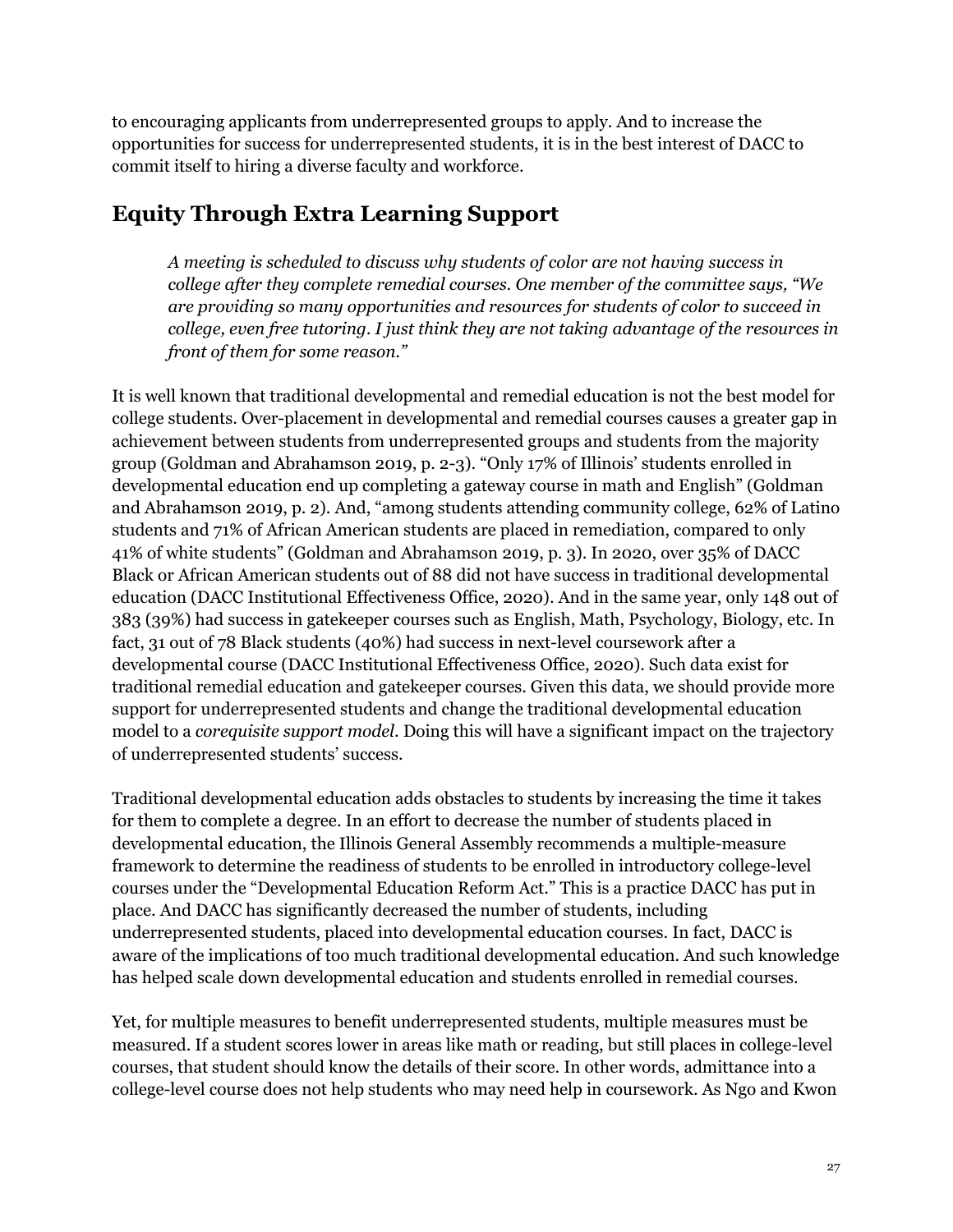(2014) state, Most students do not know "not know if placement into a particular level was the result of a multiple measure point boost" and, in fact, "college students generally feel uninformed and unaware of community college assessment and placement policies." Therefore, a detailed multiple-measure framework, which includes measures like work history, essays, references, and other measures, should be disclosed to students. This way, students will know and, perhaps, receive recommendations for help they should receive in college-level courses.

Furthermore, scaling down traditional developmental education is not the only option to help underrepresented students succeed. And scaling down learning support without another alternative is not the best strategy; developmental education itself is not the primary problem. And 883 credit hours in developmental education in 2021 is not really scaling down traditional remedial education. To be sure, some colleges, such as Illinois Central College, have eliminated all placement tests for traditional developmental education.

Still, a part of reforming developmental education is how we design and integrate it into the curriculum. One way we can help students not get stuck in non-credit pathways and fail in college-level courses is to follow the proven corequisite support model. In such a model,

students are immediately enrolled in credit-bearing, college-level courses while receiving additional support to ensure their success. This approach balances pacing and active learning to build student confidence as they earn important early credits towards their program of study. (Complete College of America 2021)

Corequisite support removes the educational barriers of many students. And such a model has had success around the country. For instance, the City University of New York (CUNY) experienced that students with corequisite support graduated at a higher rate than students in a traditional prerequisite remedial model (Logue 2019). And the University System of Georgia "doubled the percentage of students who completed gateway courses for all students, regardless of race or entrance exam scores" after "[abandoning] traditional remedial approaches in favor of new models" (Complete College of America 2021). Many colleges and universities are experiencing similar success around the country. And given the success of such a shift in how to teach and integrate developmental education, scholars say the choice to move to this corequisite support model "isn't happening quickly enough" (Complete College of America 2021). Thus, we believe if DACC can adopt a similar approach to developmental education—scaling up corequisite support models for developmental education and adding other learning assistance in classrooms—we can see similar increased success with underrepresented students.

The idea of this initiative would not be to eliminate developmental courses but to scale up remedial education in a different form to offer extra support to underrepresented students. Certainly, some students might perform well in a course initially. But after a few weeks, they might fall behind for various reasons. Usually, such students must depend on a tutoring service to help stay on track. This requires students to schedule out-of-class time for support. But with a course that uses a corequisite support model, it integrates support in the class. So the student does not need to schedule out-of-class time for help. And unlike traditional prerequisite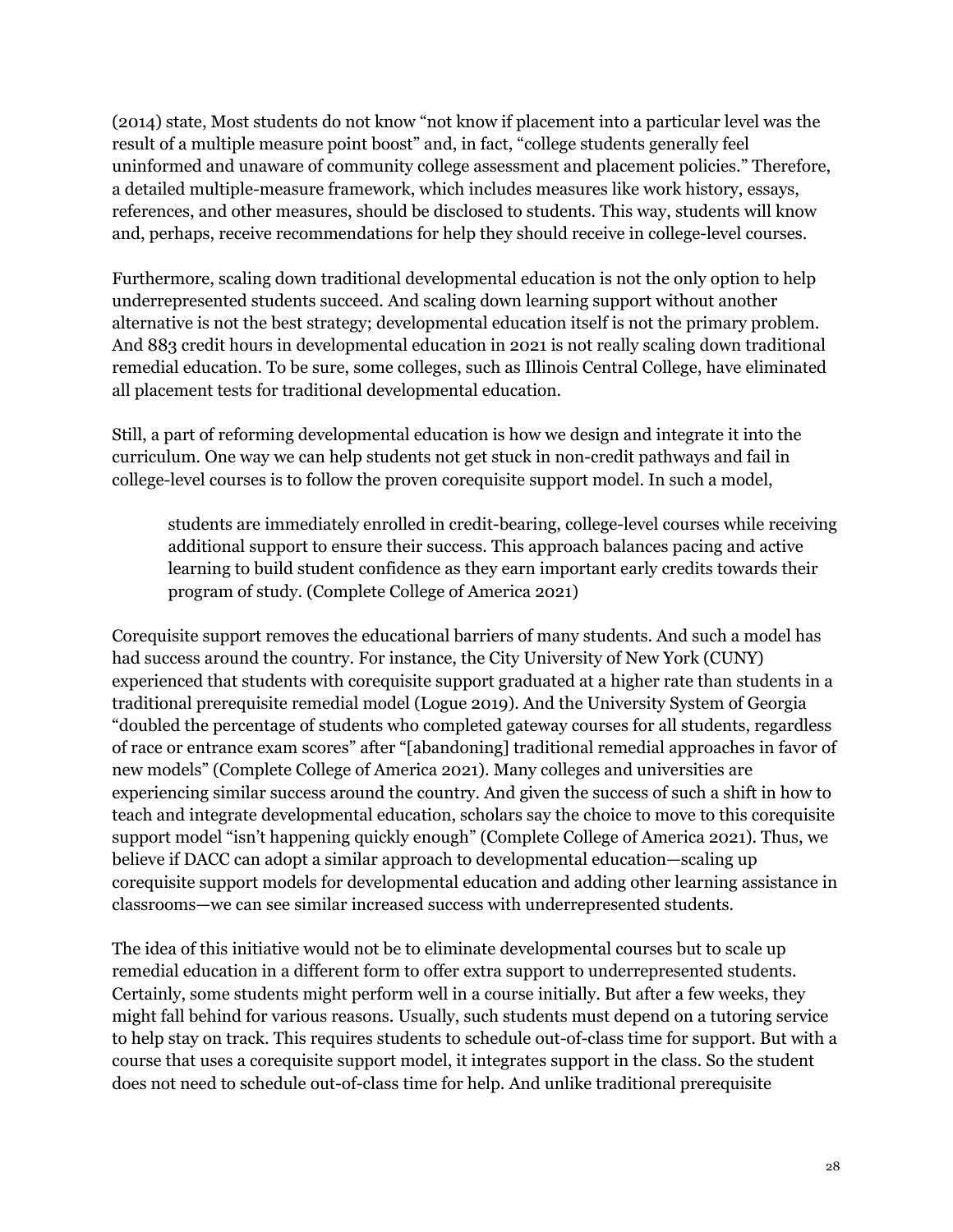remedial courses, these corequisite remedial courses would not increase the time-to-degree for underrepresented students or be a hassle to schedule.

Other assistance should be provided for students as well. Adaptive learning and adaptive learning technology are promising practices that target students' specific educational needs. In fact, scholars state, "students learn best when their individual needs are targeted" (Liu et al. 2017, p. 1621). And "With today's technological advancement, adaptive learning has emerged as a way to better meet individual student needs" (Liu et al. 2017, p. 1621). Students do better when customizable learning experiences are available. But institutions must be careful that adaptive learning does not add too much of a workload or time commitment for students (Liu et al. 2017). Such a practice does not benefit students.

Still, adaptive learning with corequisite support models and other forms of learning assistance (supplemental instruction, tutoring, teaching assistants, etc.) that are integrated in the course can work together to overcome most educational barriers to finishing courses and performing at high levels in such courses. Thus, DACC will benefit from a more comprehensive, formalized, and centralized admissions, advising, and support service for underrepresented students that incorporates corequisite support models, adaptive learning, supplemental instruction, and learning assistance. These changes will undoubtedly have a positive impact on student retention and completion rates.

# **Envisioning High Achievers**

*A student success coordinator tells a colleague, "So many of our underrepresented minority students lack the skills to succeed in college. Neither do they know about the unwritten rules of academia. We have to do more to help such under-resourced students persist and graduate."*

Students are crucial to the success of any institution of higher education. But a deficit-based strategy is not the only strategy diversity and equity efforts should take. Deficit-based refers to a strategy that uses deficit-minded language, which expresses and emphasizes resources that students do not have. But faculty, staff, and administrators have a lot to do with student success. Deficit-based strategies treat students who are highly and historically underrepresented as, some scholars say, like "survivors." (Bauman, et al. 2005, p. 11). While survivors persist and overcome struggles, they do not over-achieve or perform at high levels. They only "get through" school.

In a study by the Association of American Colleges and Universities (AAC&U), scholars state why institutions must change the mentality of only wanting underrepresented individuals and groups "to get by" in higher education:

From our perspective, "inclusive excellence" is achieved when these historically underrepresented students exhibit traditional academic characteristics of high achievers, such as high grade point averages, honors, high class rankings, and so on. We emphasize traditional measures of academic excellence because for too long, institutions of higher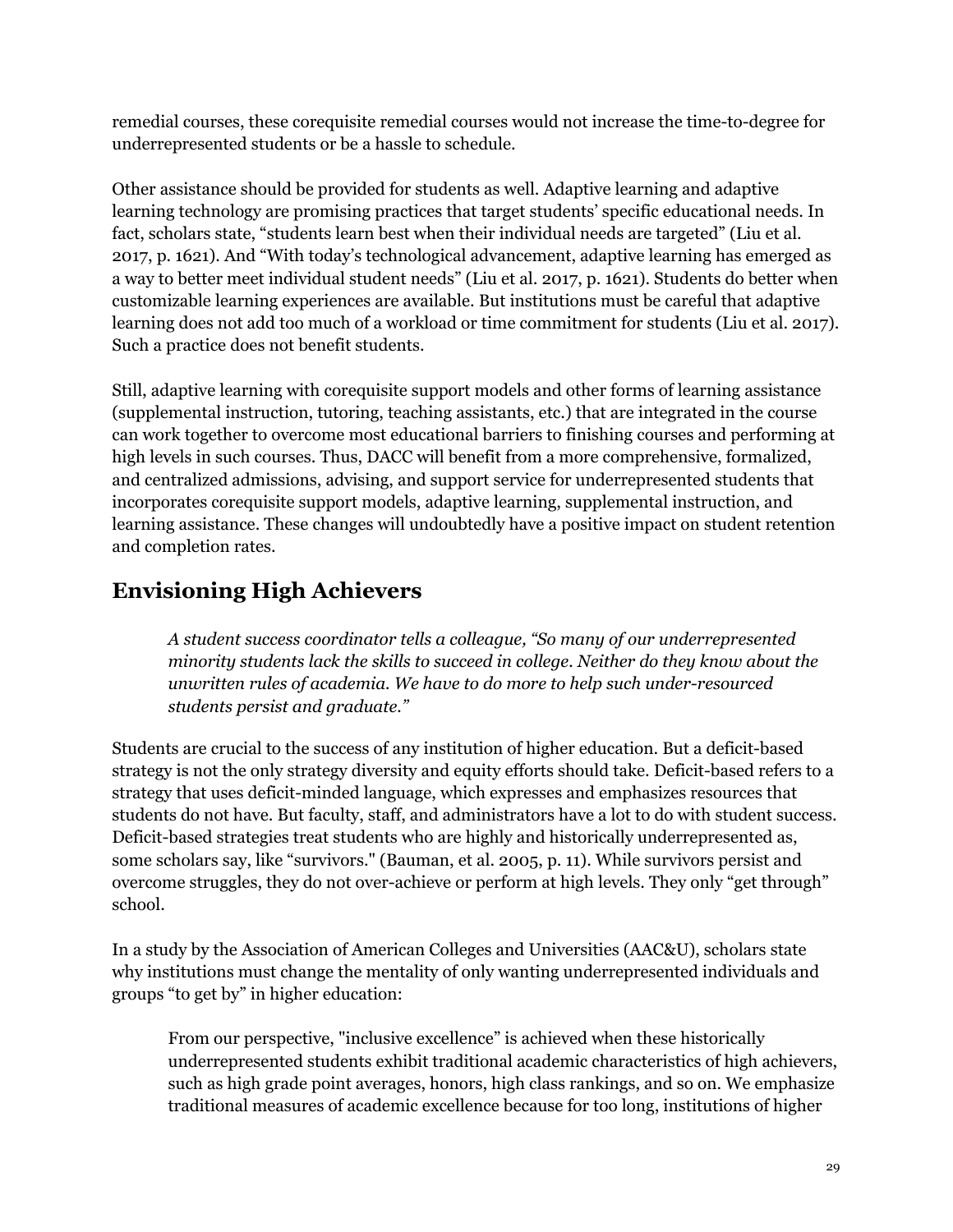education have approached the college participation of historically underrepresented students as a matter of producing survivors—students who persist and graduate—largely disregarding the institution's responsibility and effectiveness in producing leaders. (Bauman 2005, p. 11)

Such an effort, scholars say, calls for a change from thinking of a student as "dysfunctional" (Bauman et al. 2005, p. 11; Association for the Study of Higher Education 2015, p. 68) —socially, culturally, and financially deficient—to recognizing that there are flaws in internal systems, curriculum, co-curriculum, or institutional and educational policies and practices. To do this, we must engage in encouraging and keeping track of the "high achievement" of underrepresented individuals and groups (Bauman et al. 2005, p. 11). Yet this takes work. And it is not a passive task. Faculty, staff, deans, administrators, and advisors must take full responsibility for equitable outcomes and become agents for students within underrepresented groups. And colleges and universities must disaggregate data and have measurable indicators to start this work (Bauman et al. 2005, p. 11). Keeping track of every kind of student in every kind of program is crucial to really help underrepresented students. Thus, a commitment to the long-term collection of data on diverse students is vital.

But we cannot overstate how crucial it is to look for change within instead of without.

The willingness of institutional actors to examine themselves and their institutions critically is a prerequisite for addressing the problem of inequities based on race/ethnicity. One of the greatest obstacles to learning and change at the institutional level is a natural tendency to look past ourselves for the source of problems or to avoid examining them at all. (Bauman et al. 2005, p. 11)

This shift in thinking cannot be temporary. Neither can we apply it as a step-by-step process that will automatically lead to equitable educational outcomes. This shift in thinking must take place every day in the minds of faculty, staff, and administration. And it must show through the everyday interactions and actions of the College. We must see ourselves as helping students not only achieve but achieve at extremely high levels. Instead of focusing only on persistence, retention, and graduation, we should focus more on academic excellence, marketability, and acceptance in prestigious institutions.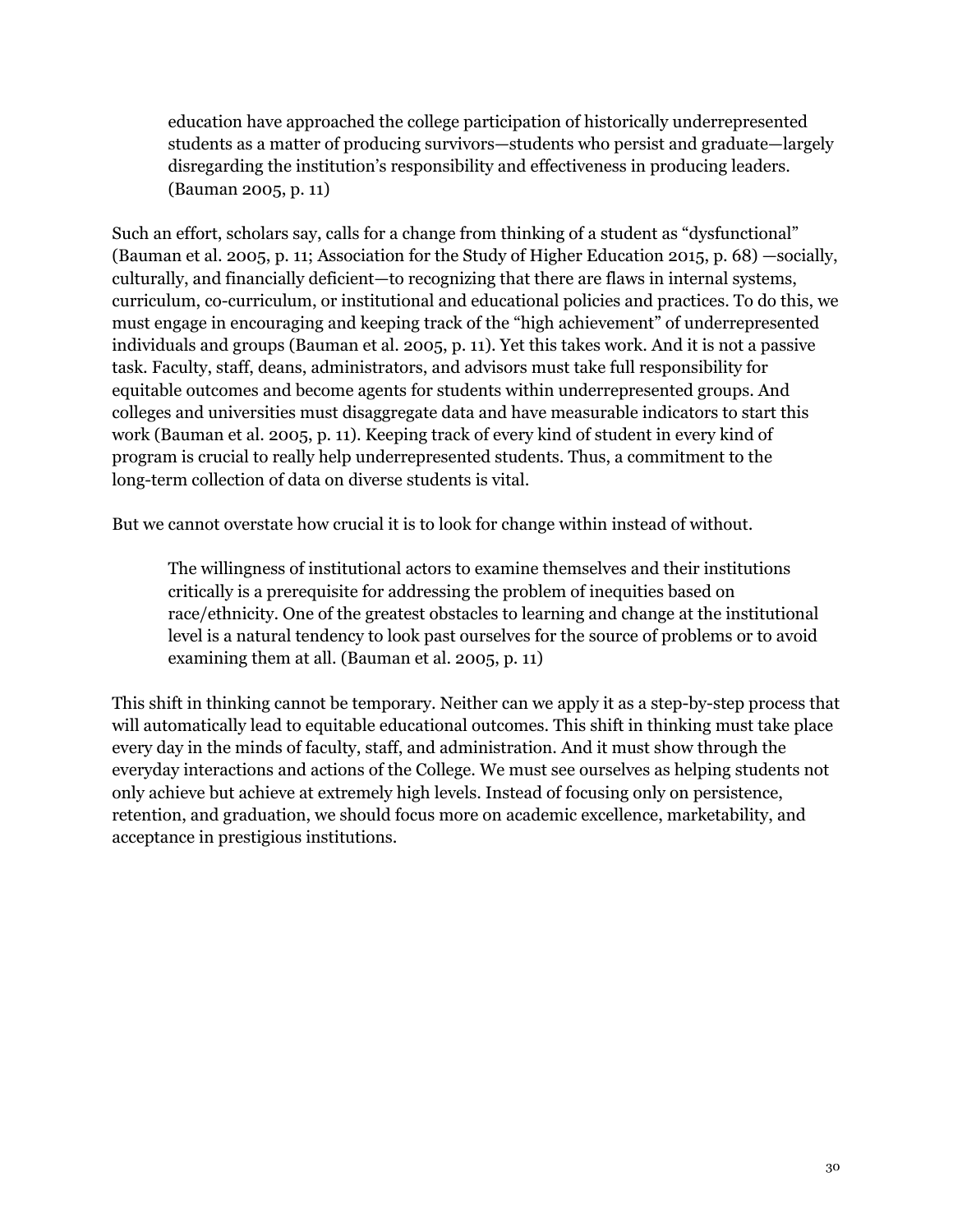# **INSTITUTIONAL STRATEGIES**

# **GOAL 1: Find and hire diverse employees to achieve proportional representation.**

**Objective:** Make the institution attractive to diverse employees through engagement and providing pathways to employment for diverse candidates.

- a. Advertise in diversity publications and job boards.
- b. Attend diversity-focused recruitment events.
- c. Establish a faculty diversity plan.
- d. Host future faculty diversity symposiums on campus.
- e. Take part in diverse faculty exchange programs with HBCUs, MSIs, PBIs, etc.
- f. Develop a pipeline program for future faculty.
- g. Develop search plans that are reviewed for broad outreach including publications that might reach diverse audiences.
- h. Use funds to hire diverse candidates.
- i. Provide diversity-themed postdoctoral fellowships.
- j. Require candidates to submit a statement of commitment to diversity, equity, and inclusion.

#### **Alignment with Strategic Plan**: 3.C.4

#### **Time Period**: Ongoing

#### **Measures/Benchmarks**

- Number of applicants responding to job advertisements equal or greater than GEI.
- Number of diverse contacts who applied for positions at DACC.
- Publication of a faculty diversity plan and action steps.
- Number and percentage of diversity symposium participants who apply for positions at DACC.
- Number of credit hours/courses taught by faculty from HBCUs, MSI, PBIs, etc. through the faculty exchange program.
- Number of participants who are hired through future faculty pipeline.
- Number of times search plans are used for candidate searches by the College.
- Number of funds used to hire diverse candidates.
- Number of fellows in the diversity-themed fellowship program.
- Number of "diversity statements" from candidates.

# **GOAL 2: Retain diverse talent to achieve and maintain proportional representation.**

**Objective:** To provide resources, support, and incentives for existing diverse employees.

a. Establish a mentor program for new diverse employees.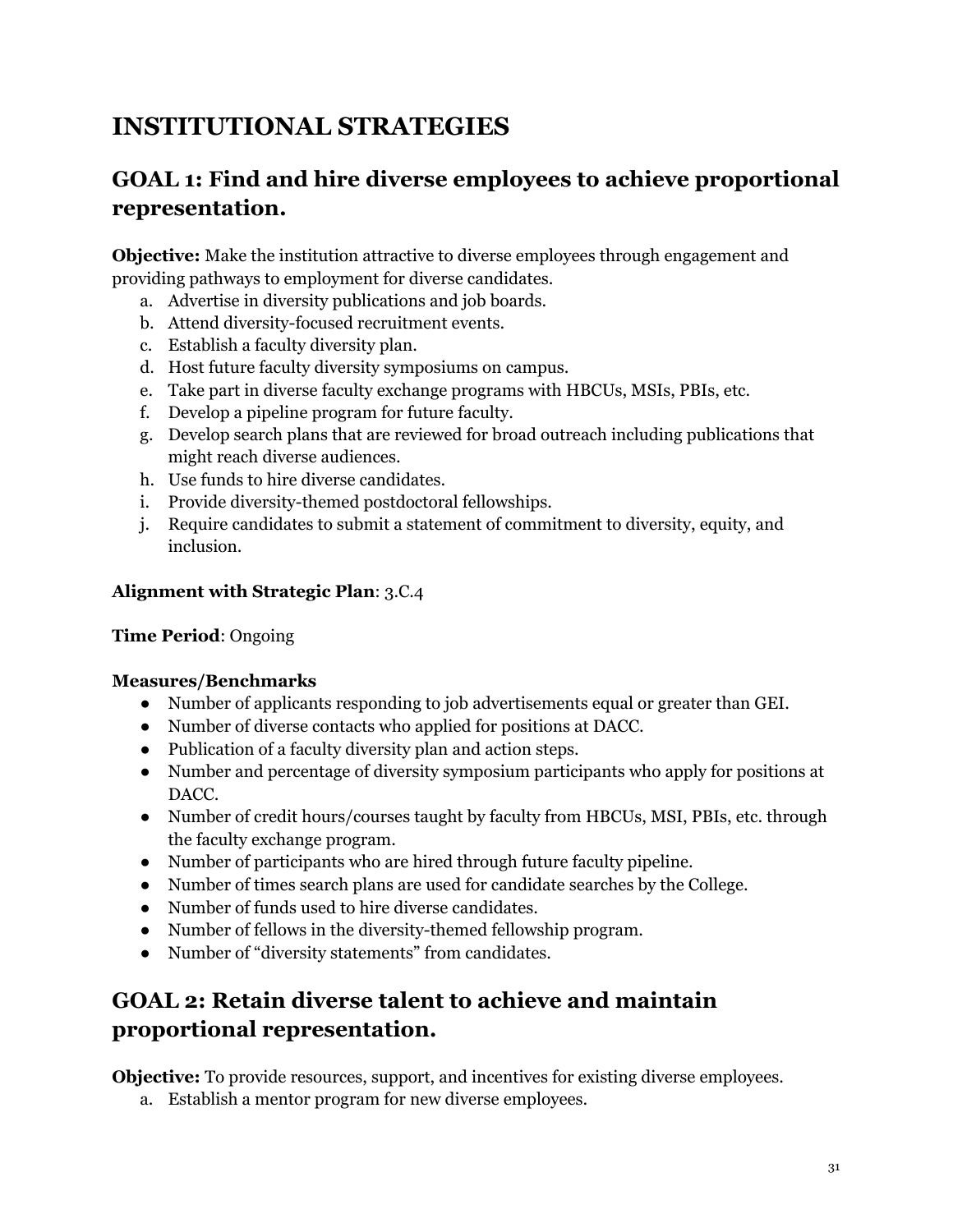- b. Develop start-up research funds for new diverse faculty.
- c. Provide graduate research support for new diverse faculty.
- d. Offer shorter tenure timelines for diverse faculty.

#### **Measures/Benchmarks**

- Number of diverse employees who take part in the mentor program.
- Full coverage of funds needed for the beginning of research by new diverse faculty (funds that help acquire external research funding and those to further research initiatives such as travel computers, software, lab supplies, summer salary, graduate student support, etc.).
- Full coverage of funds needed for research supplies, software, related training, and so on, excluding tuition; the number of published or in-review projects or articles.
- Number of diverse faculty obtaining tenure.

#### **Alignment with Strategic Plan**: 3.C.4

**Time Period**: Ongoing

# **GOAL 3: To achieve an equitable and structured hiring process that benefits diverse candidates and makes the search committee operate as a search and screening committee.**

**Objective:** To require structure, training, and evidence-based criteria in the hiring process so that the evaluation of candidates is inclusive and unbiased.

- a. Establish a search committee before each job posting.
- b. Before job posting, require a search committee to develop a search plan on how to reach diverse audiences.
- c. Make sure search committees are charged by the hiring authority.
- d. Require that search committees receive department-specific data on the race/ethnicity and gender of incumbents and related affirmative action goals.
- e. Make language in job postings reflect an interest in candidates who contribute to the diversity priorities of the institution and department.
- f. Appoint diversity liaison (i.e., Chief Diversity Officer, etc.) to search committees to ensure consistency in search processes.
- g. Require that shortlists for interviews be reviewed by the diversity liaison or hiring authority to ensure inclusion of members of underrepresented groups whenever possible.
- h. Require that the institution provide guidelines and sample reference-checking forms that address the need for job-related inquiries, possible evaluative biases, and avoidance of unsuitable questions (search and screening process).
- i. Require that the submission of the final candidates recommended for hire include a statement of the efforts made to recruit and interview women and underrepresented minorities.
- j. Require a diverse pool of applicants in the hiring process.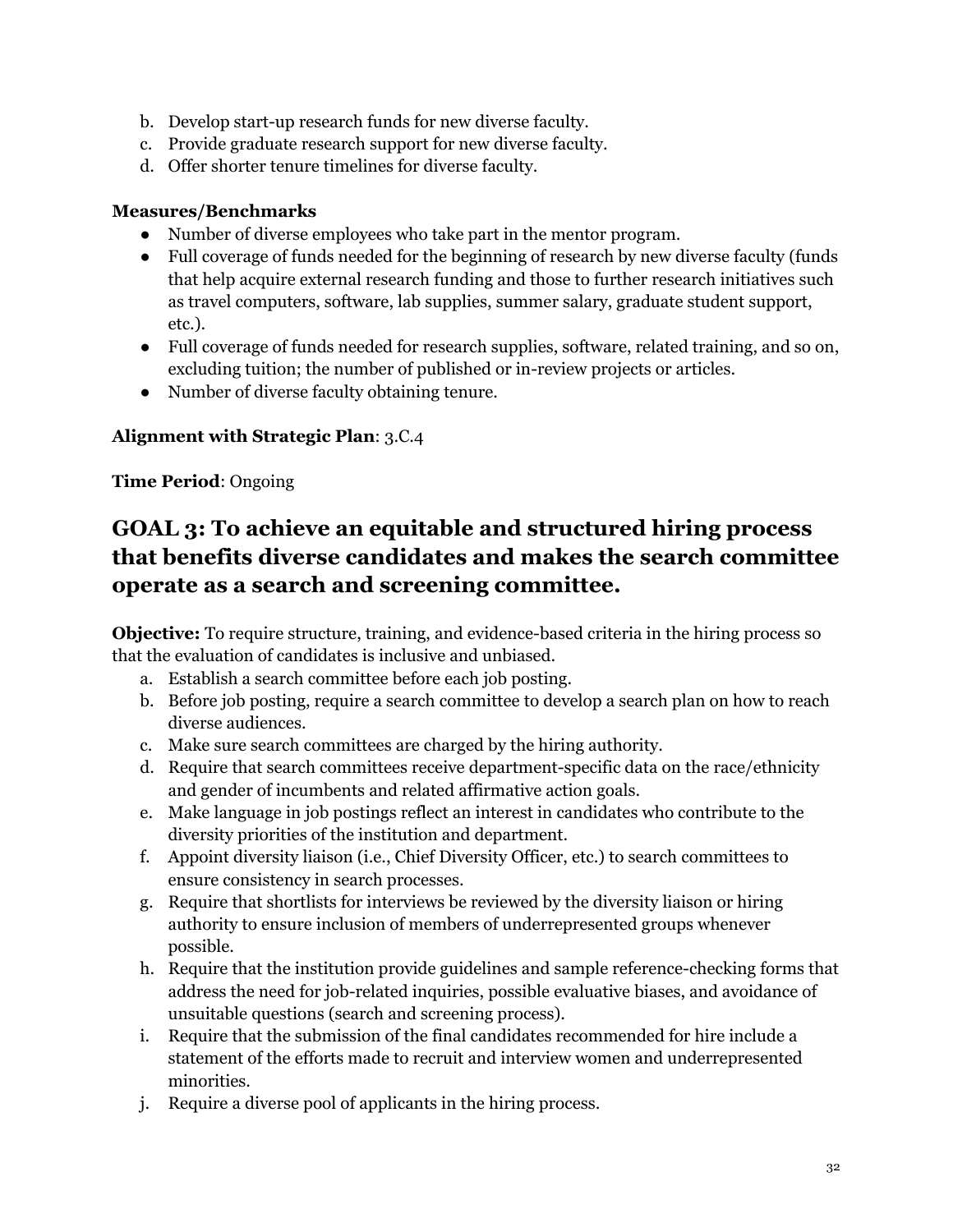k. Ensure that necessary accommodations are made for any applicant with a disability (sign language translator, subtitles/closed captioning, patience to hear candidates' answers, reading all information on visual slides, etc.).

# **Alignment with Strategic Plan**: 3.C.4

### **Time Period**: Ongoing

### **Measures/Benchmarks**

- A search committee appointed 100% of the time before a job posting.
- A search plan was developed to reach diverse audiences for 100% of searches.
- Hiring authority charges the search committee 100% of the time.
- Search committees receive department-specific data on race/ethnicity and gender of candidates, incumbents, and Affirmative Action goals.
- All job postings express interest in diverse candidates.
- Diversity liaison serves on the search committee 100% of the time.
- The number of underrepresented candidates on the shortlist equals the GEI of 1.0.
- All members of search committees are trained in unconscious bias, job-related inquiry, and unsuitable questions.
- All searches are accompanied with statements expressing effort made to recruit and interview women and underrepresented minorities.
- The number of diverse candidates in the pool equals a GEI of 1.0.
- The use of technology and services that accommodate applicants with disabilities.

# **GOAL 4: Achieve equitable educational outcomes by expanding learning support specifically for underrepresented students.**

**Objective:** Expand the use of corequisite remediation and other learning support techniques.

- a. Develop new courses that have had long-lasting inequitable outcomes for underrepresented students that incorporate an embedded corequisite component.
- b. Make use of adaptive learning technology to support instructors.
- c. Establish embedded tutors into courses with the most inequitable outcomes.
- d. Establish student supplemental instruction leaders for study groups.
- e. Establish a learning assistant program.
- f. Provide training for student workers to assist in learning.
- g. Initiate bridge and summer bridge programs for underrepresented students.
- h. Make faculty and staff aware of the inequitable outcomes experienced by underrepresented students.

# **Alignment with Strategic Plan**: 1.B.3, 2.B.1, 2.C.3

**Time Period**: Ongoing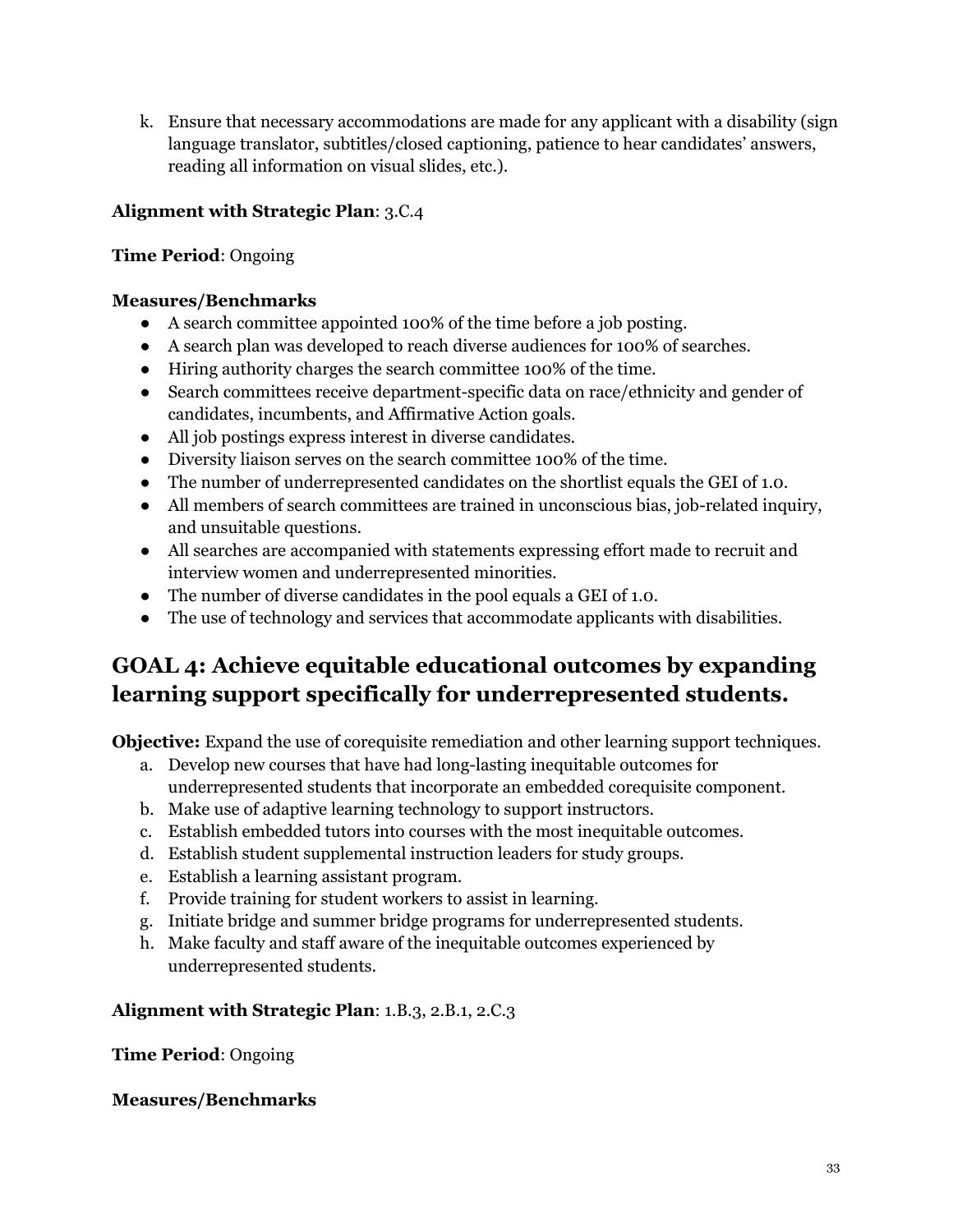- Percentage of courses with inequitable outcomes using corequisite support.
- Percentage of courses with inequitable outcomes using adaptive learning resources or technology.
- Percentage of courses with inequitable outcomes using embedded tutors.
- Number of supplemental instruction groups.
- Development of a program that integrates multiple forms of learning assistance and adaptive learning technology (Realizeit) and embeds corequisite remediation and tutoring.
- Percentage of learning assistants in courses with inequitable outcomes.
- Development of active bridge and summer bridge programs.
- Faculty and staff develop plans to reach a GEI of 1.0 for previously inequitable programs.

# **GOAL 5: Achieve equitable access into academic programs by developing institutional structures that focus on underrepresented students and equity.**

**Objective:** Support excellence and ensure equal access into academic programs for underrepresented students to eliminate structurally racist practices.

- a. Hire admissions officers with a diversity-equity focus.
- b. Hire advisors with a diversity-equity focus.
- c. Hire student services liaisons with a diversity-equity focus.
- d. Hire a mental health therapist/counselor with a diversity focus.
- e. Establish a holistic admissions process.
- f. Envision underrepresented students as high achievers and having a purpose.
- g. Ensure equitable enrollment in academic programs.
- h. Provide unconscious bias training for students, faculty, and staff.
- i. Develop an inclusive curriculum that includes Black or African American, Hispanic or Latinx, Asian American, and Multiracial authors and perspectives.
- j. Develop a diversity-multicultural education program that focuses on the experiences and issues in underrepresented communities.
- k. Conduct a Diversity Climate Survey that analyzes the well-being of underrepresented students, faculty, and staff.

#### **Alignment with Strategic Plan**: 2.C.3

#### **Time Period**: Ongoing

- The hiring of an admissions officer with a diversity focus.
- The hiring of an advisor with a diversity focus.
- The hiring of a student services liaison with a diversity focus.
- The hiring of a mental health therapist/counselor with a diversity focus.
- The implementation of a holistic admissions process.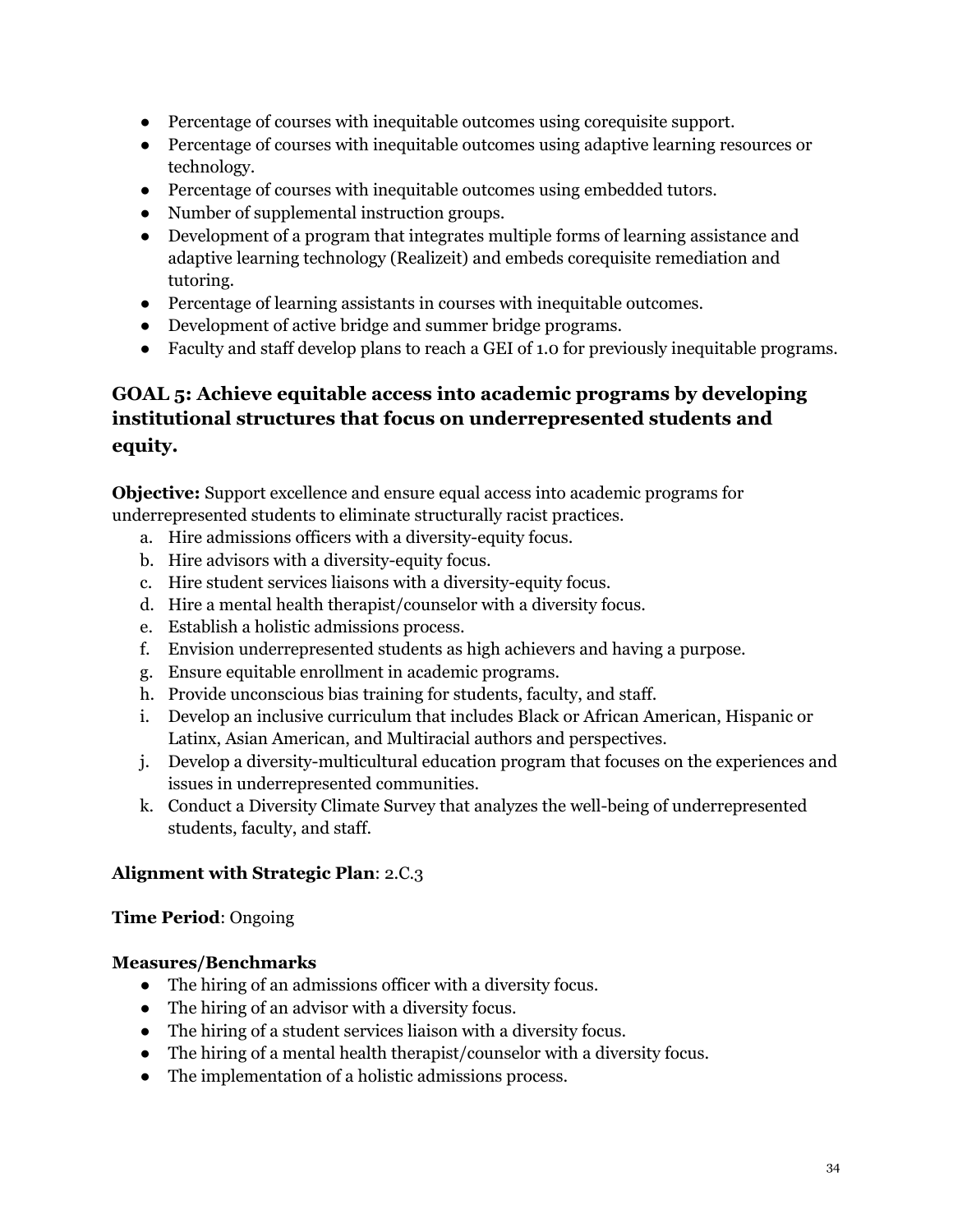- The evaluation of actions in classrooms, admission processes, advising, etc. show that faculty and staff view underrepresented students as high achievers.
- The development of an academic plan for underrepresented students and a GEI of 1.0 for enrollment in academic programs.
- Established and available unconscious bias training for students, faculty, and staff.
- Developed action plans in faculty diversity plan, mentioned earlier in this report, to make curriculum more inclusive.
- Development of a new academic program with courses that are diversity-equity focused (i.e. Policy Advocacy, Protest, and Community Organizing, Philosophy of Race and Gender, etc.).
- The collection of disaggregated data from the Diversity Climate Survey.

# **GOAL 6: Remove the ability to pay as a barrier for underrepresented students from enrolling, persisting, and completing college.**

**Objective:** Eliminate financial barriers that prevent underrepresented students from enrolling, persisting, or completing college.

- a. Make college emergency aid more accessible for underrepresented students and set aside funds to help underrepresented students complete their degrees or persist in the instance of a financial emergency.
- b. Establish a debt forgiveness program for underrepresented who would like to come back to school but have small amounts of outstanding debt.
- c. Use broad and flexible eligibility criteria to accept as many interested returning underrepresented students as possible.
- d. Publicize and advertise such equity-minded-financial initiatives to the underrepresented communities.
- e. Release administrative holds and allow students to register despite outstanding balances.
- f. Conduct internal audit of scholarships to ensure equitable disbursement.

**Alignment with Strategic Plan**: 1. Student Learning and 2. Student Success

# **Time Period**: Ongoing

- Development of an emergency fund for underrepresented students.
- Number of debt forgiven for underrepresented students with outstanding debt; and their success in persisting and completing college.
- Percentage of underrepresented students who return through lessened restrictions of eligibility criteria.
- The implementation of events that express the College's commitment to eliminating the ability to pay as a barrier for underrepresented students.
- Percentage of students who get to continue their education despite outstanding balances.
- Scholarship disbursement for students has a GEI of 1.0.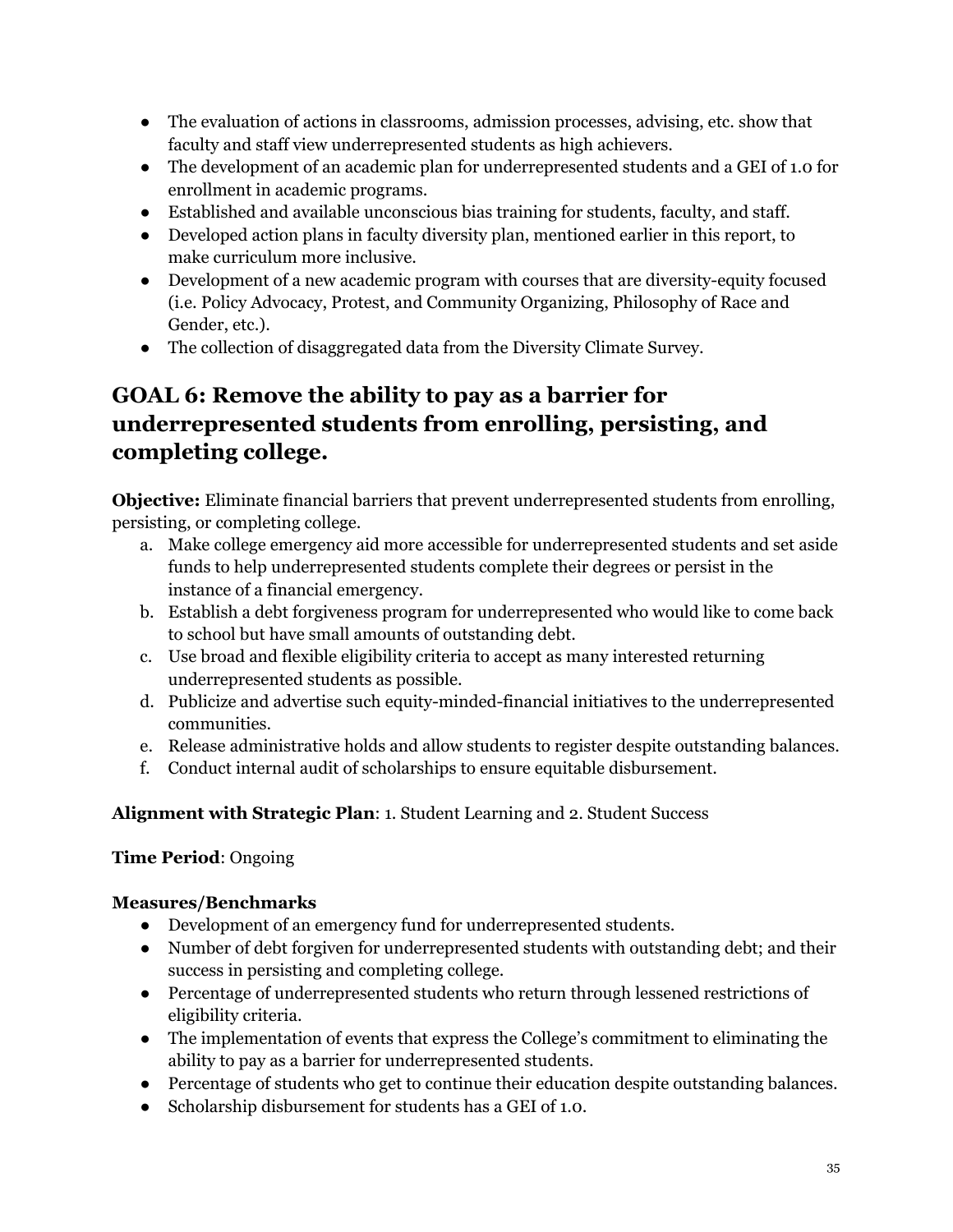# **GOAL 7: Identify barriers to equity by seriously analyzing disaggregated data.**

**Objective:** Identify barriers to equity in proportional representation, educational outcomes, access to dual credit for underrepresented students. Commit to longitudinal data collection and analysis of disaggregated data.

- a. Establish improvement targets and/or benchmarks for achieving success and equity for underrepresented students in academic programs and dual credit.
- b. Require reporting on racial and other demographic representation, student placement (in college-level or developmental education), and student success metrics for all academic programs.
- c. Gather survey responses from underrepresented students to inform future updates to initiatives.
- d. Gather institutional data on population demographics, enrollment, educational outcomes, retention, etc.
- e. Ensure the Chief Diversity Officer has access, control, and necessary privileges to crucial metrics and data (such as through Ellucian CRM Advise) to analyze diversity and equity properly and effectively.
- f. Tracking campus-wide structural diversity and equity.

### **Alignment with Strategic Plan**: 2.A.1, 2.A.2, 2.C.2

#### **Time Period**: Ongoing

- The collection of data of student success in academic programs and dual credit.
- Achieving a sophisticated level of disaggregation of demographic information for students.
- A summary report of qualitative and quantitative data from surveys and focus groups.
- The determination of the effectiveness of existing programs for underrepresented students and identification of ways to improve or eliminate such programs.
- A comprehensive snapshot of the student population available to the Chief Diversity Officer through customer relationship management.
- The release of an annual report on diversity and equity regarding the population demographics and equitable outcomes and representation and the development of a strategic diversity, equity, and inclusion plan derived from such data.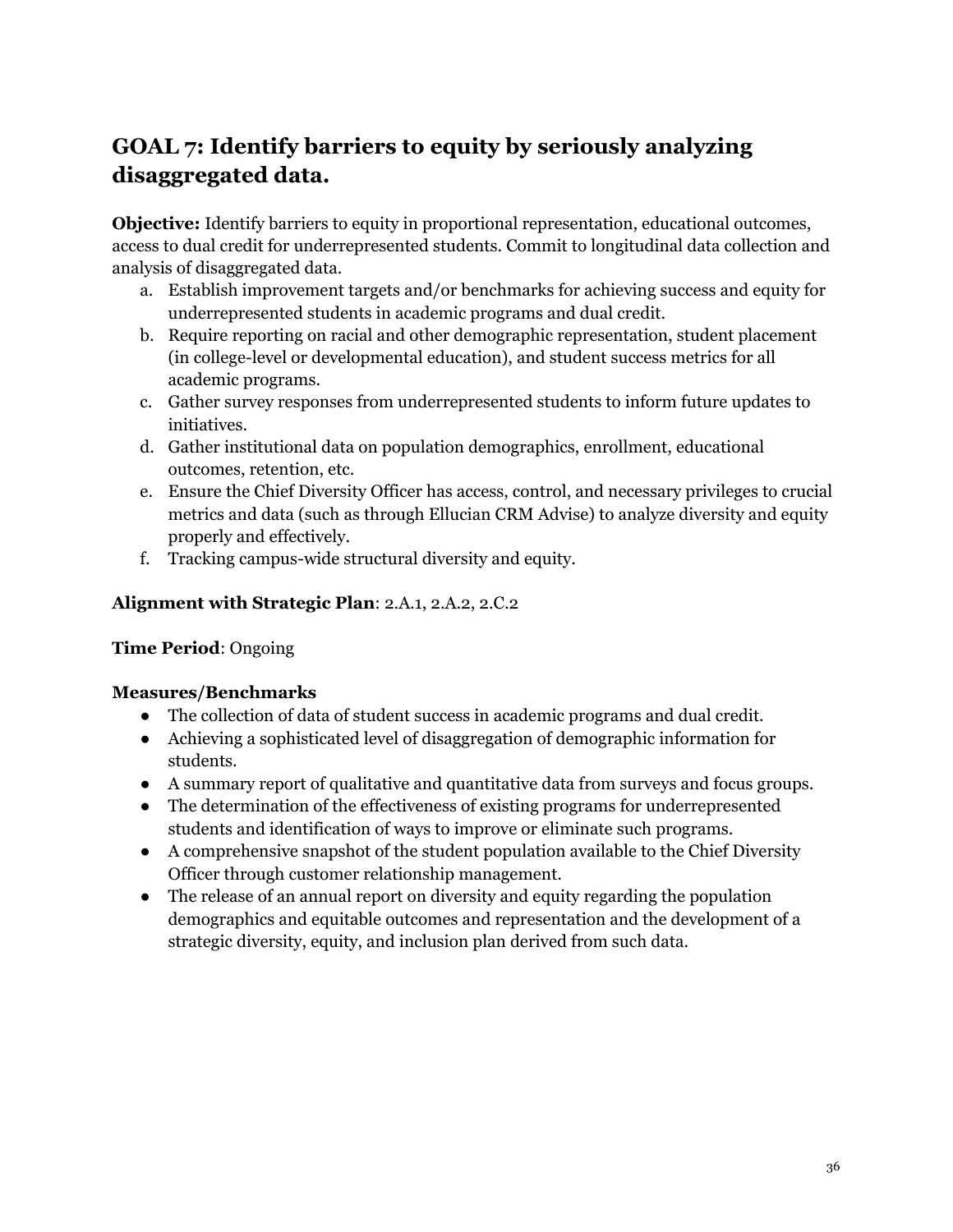# **References**

- American Council on Education. "Race and Ethnicity in Higher Education: A Status Report." 2019. <https://www.acenet.edu/Pages/default.aspx>.
- Association for the Study of Higher Education. "Systemic Racism in Higher Education." *ASHE Higher Education Report* 42, no. 1 (November 2015): 49–71. Academic Search Premier.
- Bauman, Georgia L., Leticia Tomas Bustillos, Estela Mara Bensimon, M. Christopher Brown II, and RoSusan D. Bartee. "Achieving Equitable Educational Outcomes with All Students: The Institution's Roles and Responsibilities." *Association of American Colleges and Universities*, 2005.
- Bensimon, Estela Mara and Debbie Ann Hanson. "The Equity Scorecard Process: Tools, Practices, and Methods." in *Confronting Equity Issues on Campus: Implementing the Equity Scorecard in Theory and Practice*. Edited by Estela Mara Bensimon and Lindsey Malcom. Sterling: Stylus, 2012.
- Center for Governmental Studies, Northern Illinois University. "Danville Area Community College's Economic Impacts and Student Employment Outcomes." *ICCB*. August 2021.
- Complete College America. "No Room for Doubt: Moving Corequisite Support from Idea to Imperative." 2021. [https://www.completecollege.org/noroomfordoubt.](https://www.completecollege.org/noroomfordoubt)
- Crutcher, Ronald A. "Toward a Thriving and Inclusive Intercultural Community." *Liberal Education* 104, no. 4 (Fall 2018): 28–33. MasterFILE Premier.
- DiAngelo, Robin. *White Fragility: Why It's So Hard for White People to Talk About Racism*. Boston: Beacon Press, 2018.
- Fujimoto, Eugene Oropeza. "Hiring Diverse Faculty Members in Community Colleges: A Case Study in Ethical Decision Making." *Community College Review* 40, no. 3 (July 2012): 255–74. <http://dx.doi.org/10.1177/0091552112450069>.
- Goldman, Emily and Mike Abrahamson. "Policy Brief: Remediation Reform." *Partnership for College Completion*. March 2019. [https://partnershipfcc.org/images/Policy/Final\\_Remediation\\_Brief.pdf.](https://partnershipfcc.org/images/Policy/Final_)
- Harper, Lori, D. Patton, and Ontario S. Wooden. "Access and Equity for African American Students in Higher Education: A Critical Race Historical Analysis of Policy Efforts." *The Journal of Higher Education* 80, no. 4 (August 2009): 389-414. <https://www.jstor.org/stable/25511120>.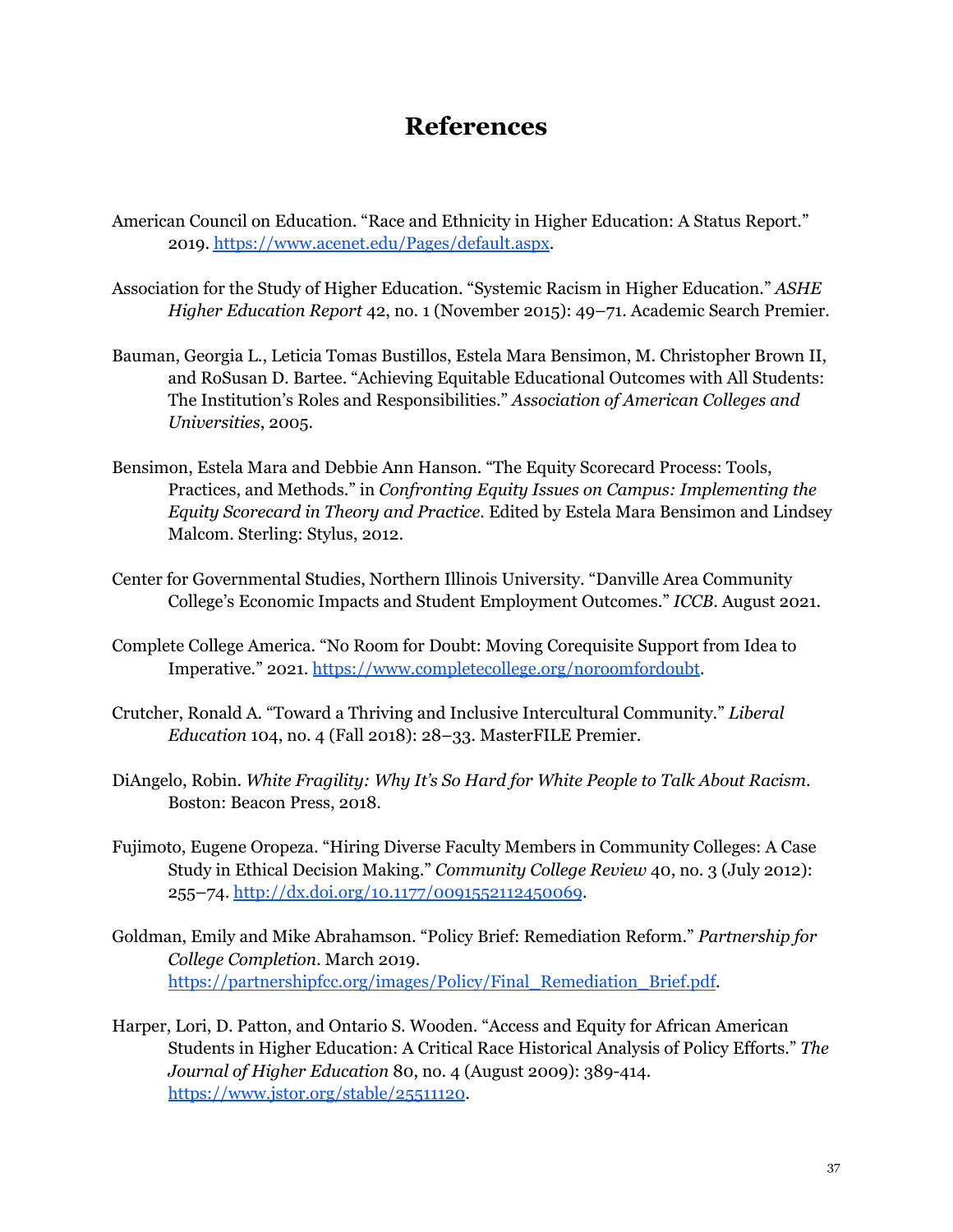- Higher Learning Commission. "Determining Qualified Faculty Through HLC's Criteria for Accreditation and Assumed Practices: Guidelines for Institutions and Peer Reviewers." 2020. [https://download.hlcommission.org/FacultyGuidelines\\_OPB.pdf](https://download.hlcommission.org/FacultyGuidelines_OPB.pdf).
- Illinois Board of Higher Education. "A Message from the DFI Board of Directors." <https://www.ibhe.org/dfi.html>. 2021.
- Illinois Community College Board. "2021 Data and Characteristics of the Illinois Public Community College System." 2021. [http://www2.iccb.org/data/data-characteristics/2021-data-and-characteristics-of-the-ill](http://www2.iccb.org/data/data-characteristics/2021-data-and-characteristics-of-the-illinois-public-community-college-system/) [inois-public-community-college-system/.](http://www2.iccb.org/data/data-characteristics/2021-data-and-characteristics-of-the-illinois-public-community-college-system/)
- ⸻. "Illinois Community College Board 2020 Data & Characteristics Peer Comparison for Danville Area Community College." December 2020.
- Illinois General Assembly. "Developmental Education Reform Act." In the "Public Act 101-0654, HB2170." 2019. [https://www.ilga.gov/legislation/101/HB/PDF/10100HB2170enr.pdf.](https://www.ilga.gov/legislation/101/HB/PDF/10100HB2170enr.pdf)
- Institutional Effectiveness Office of Danville Area Community College. "Key Performance Indicators for Achieving the Dream." 2020. [https://dacc.edu/assets/pdfs/depts/ie/DACC\\_Key\\_Performance\\_Indicators\\_2021.pdf.](https://dacc.edu/assets/pdfs/depts/ie/DACC_Key_Performance_Indicators_2021.pdf)
- Jayakumar, Uma M., and Annie S. Adamian. "The Fifth Frame of Colorblind Ideology: Maintaining the Comforts of Colorblindness in the Context of White Fragility." *Sociological Perspectives* 60, no. 5 (October 2017): 912–36. [https://doi.org/10.1177/0731121417721910.](https://doi.org/10.1177/0731121417721910)
- King Jr., Dr. Martin Luther. "Letter from Birmingham City Jail." In *A Testament of Hope: The Essential Writings and Speeches of Martin Luther King Jr.* Edited by James Melvin Washington. New York: HarperCollins, 1986.
- Liu, Min, Emily McKelroy, Stephanie Corliss, and Jamison Carrigan. "Investigating the Effect of an Adaptive Learning Intervention on Students' Learning." *Educational Technology Research & Development* 65, no. 6 (December 2017): 1605–25. [http://dx.doi.org/10.1007/s11423-017-9542-1.](http://dx.doi.org/10.1007/s11423-017-9542-1)
- Logue, A. W., Douglas, D., & Watanabe-Rose, M. "Corequisite Mathematics Remediation: Results Over Time and in Different Contexts." *Educational Evaluation and Policy Analysis*, 41, 294-315 (2019).
- Mac Donald, Heather. *The Diversity Delusion: How Race and Gender Pandering Corrupt the University and Undermine Our Culture*. New York: St. Martin's Griffin, 2018.